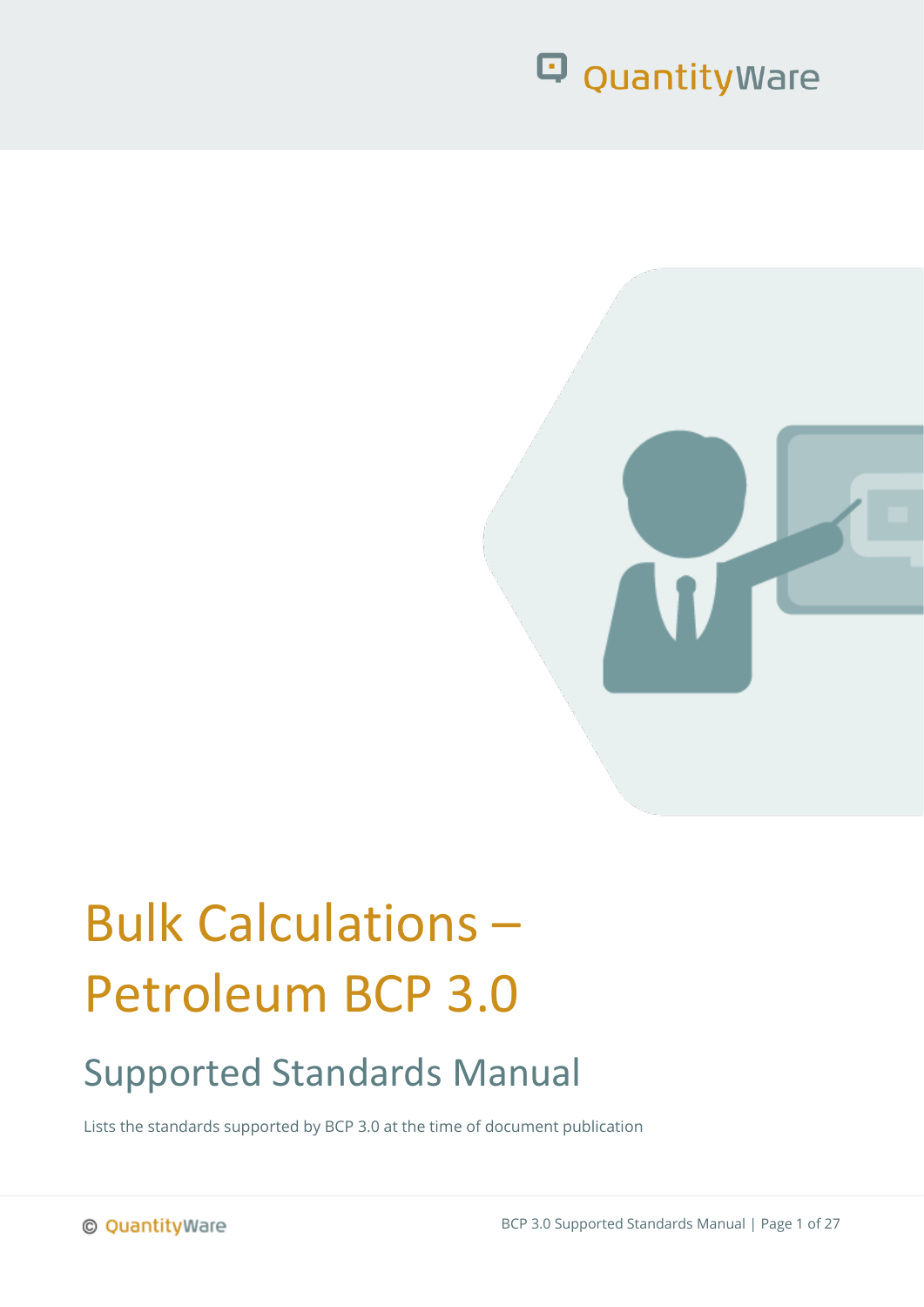### **Notes**

The latest version of this documentation can be found in the QuantityWare [Knowledge Base.](https://www.quantityware.com/support/knowledge-base/) All documentation is kept current for the combinations of latest BCS release with the latest supported SAP Oil & Gas release. For all currently supported combinations see Note #000086 "Support and Release [\(Lifecycle\) details"](https://www.quantityware.com/support/knowledge-base/?sortOrder=desc&sortBy=date&title=000086) page 2, "Release Lifecycle".

Your release level can be determined via:

"/o/QTYW/COCKPIT" -> "Cockpit" -> "Support Package Level"

### Version History

| Version                                 | Date       | <b>Description</b>                                                                                                                                                            |
|-----------------------------------------|------------|-------------------------------------------------------------------------------------------------------------------------------------------------------------------------------|
| <b>BCS 3.0 CSP01</b><br>V <sub>00</sub> | 2017-03-31 | Initial Release                                                                                                                                                               |
| V <sup>01</sup>                         | 2017-05-25 | IMPORTANT: Nomenclature changed to support additional<br>SAP basis releases for BCS 3.0 (see page ii/v)                                                                       |
| V <sub>02</sub>                         | 2017-05-26 | Updated ISO 91:2017 support/clarified ISO 91-1:1992<br>support                                                                                                                |
| v03                                     | 2017-10-11 | S/4HANA 1709 validity confirmed - Support of ASTM<br>D1555(M)-2016 and ISO 6578:2017 (LPG) added                                                                              |
| v <sub>04</sub>                         | 2019-02-17 | S/4HANA 1809 validity confirmed - Support of ASTM D1550-<br>18 added & ASTM D2962-10(2019) confirmation - clarified<br>DIN 51757 usage for products not covered by ASTM D1250 |
| V <sub>05</sub>                         | 2019-06-04 | Extended description and typographic error corrected in<br>"Ethylene & Propylene"                                                                                             |
| V <sub>06</sub>                         | 2020-05-05 | Support of ASTM D1250 -19 - API MPMS Chapter 11.1<br>Addendum 1 & 2 added - Support of API MPMS Chapter<br>11.2.4 - second edition - GPA 8217 added                           |
| V06.1                                   | 2020-07-17 | Editorial update                                                                                                                                                              |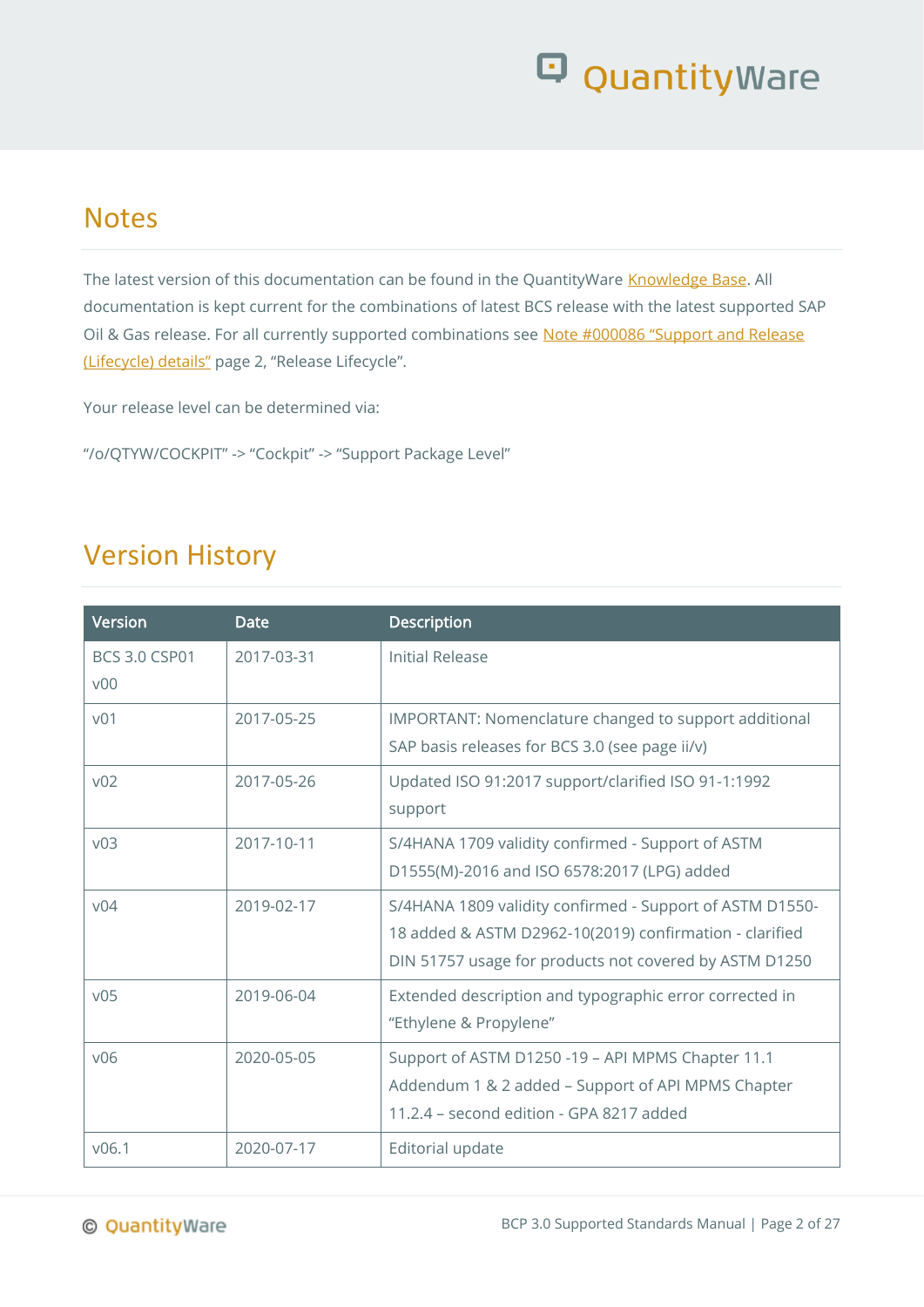| V <sub>07</sub> | 2021-02-5  | Support of MS-19 Fourth Edition - Basic Asphalt Manual -<br><b>Emulsified Asphalt</b>                                                                                |
|-----------------|------------|----------------------------------------------------------------------------------------------------------------------------------------------------------------------|
| V <sub>08</sub> | 2021-09-20 | S/4HANA 2020 / 2020_EX validity confirmed<br>Modern QW document style applied; 30A CSP01 / 30B CSP02<br>changes                                                      |
| V <sub>09</sub> | 2022-02-01 | Support of ASTM D1555-21, ASTM D4311(M)-21, Anhydrous<br>Ammonia (Meas. Canada), GPA Standard 8117 / API MPMS<br>11.2.5 Second Edition. GPA 8217 nomenclature update |
| V10             | 2022-04-13 | Support of ABNT NBR 5992 (2016)                                                                                                                                      |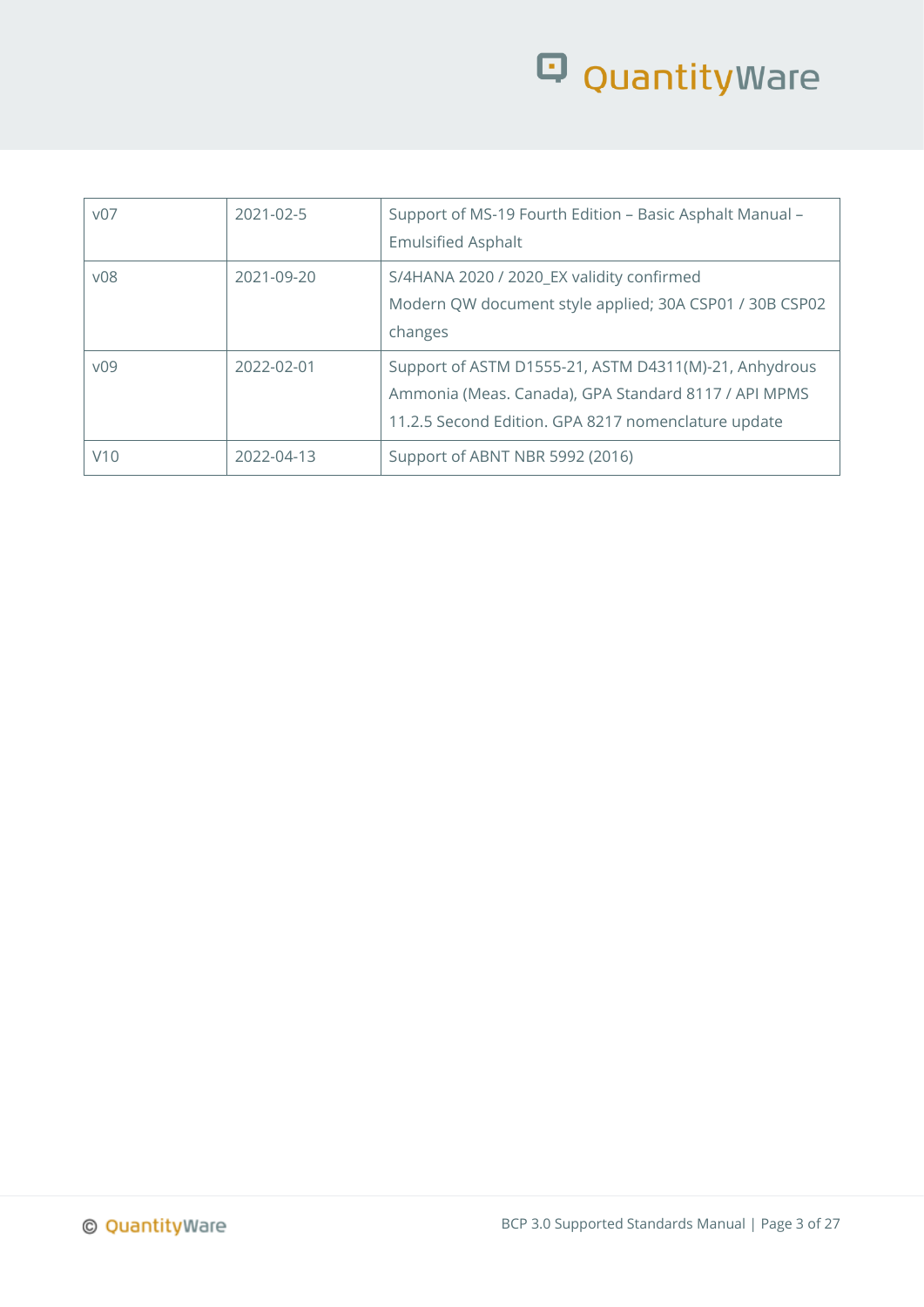### **Contents**

| 1. |      |        |  |
|----|------|--------|--|
|    | 1.1. |        |  |
|    | 1.2. |        |  |
|    | 1.3. |        |  |
|    | 1.4. |        |  |
|    |      |        |  |
|    | A.1. |        |  |
|    | A.2. |        |  |
|    |      | A.2.1. |  |
|    |      | A.2.2. |  |
|    |      | A.2.3. |  |
|    | A.3. |        |  |
|    | A.4. |        |  |
|    | A.5. |        |  |
|    | A.6. |        |  |
|    | A.7. |        |  |
|    | A.8. |        |  |
|    | A.9. |        |  |
|    |      |        |  |
|    |      |        |  |
|    |      |        |  |
|    |      |        |  |
|    |      |        |  |
|    | B.1. |        |  |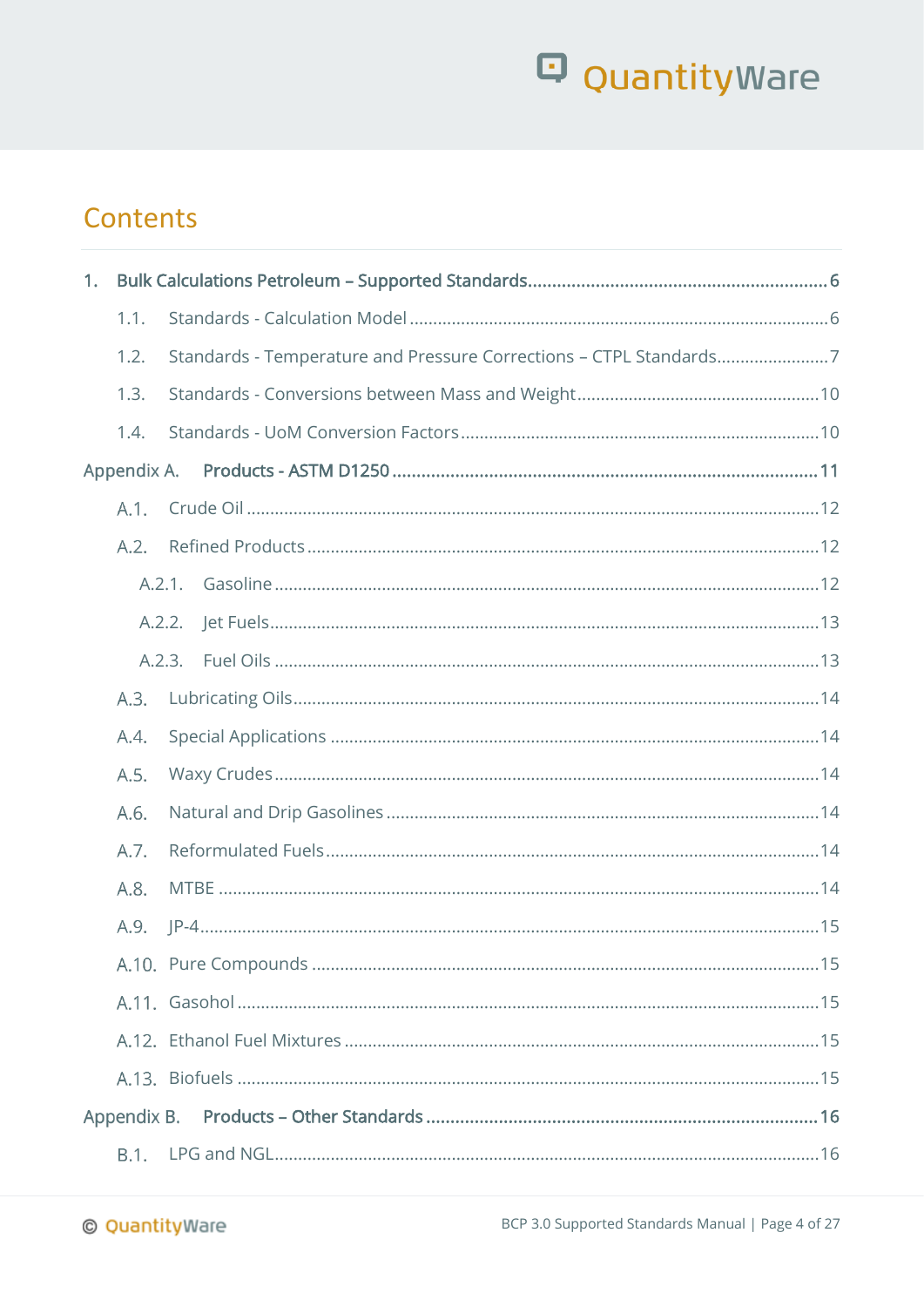| B.2. |  |  |
|------|--|--|
| B.3. |  |  |
| B.4. |  |  |
| B.5. |  |  |
| B.6. |  |  |
| B.7. |  |  |
| B.8. |  |  |
| B.9. |  |  |
|      |  |  |
|      |  |  |
|      |  |  |
| D.1. |  |  |
| D.2. |  |  |
|      |  |  |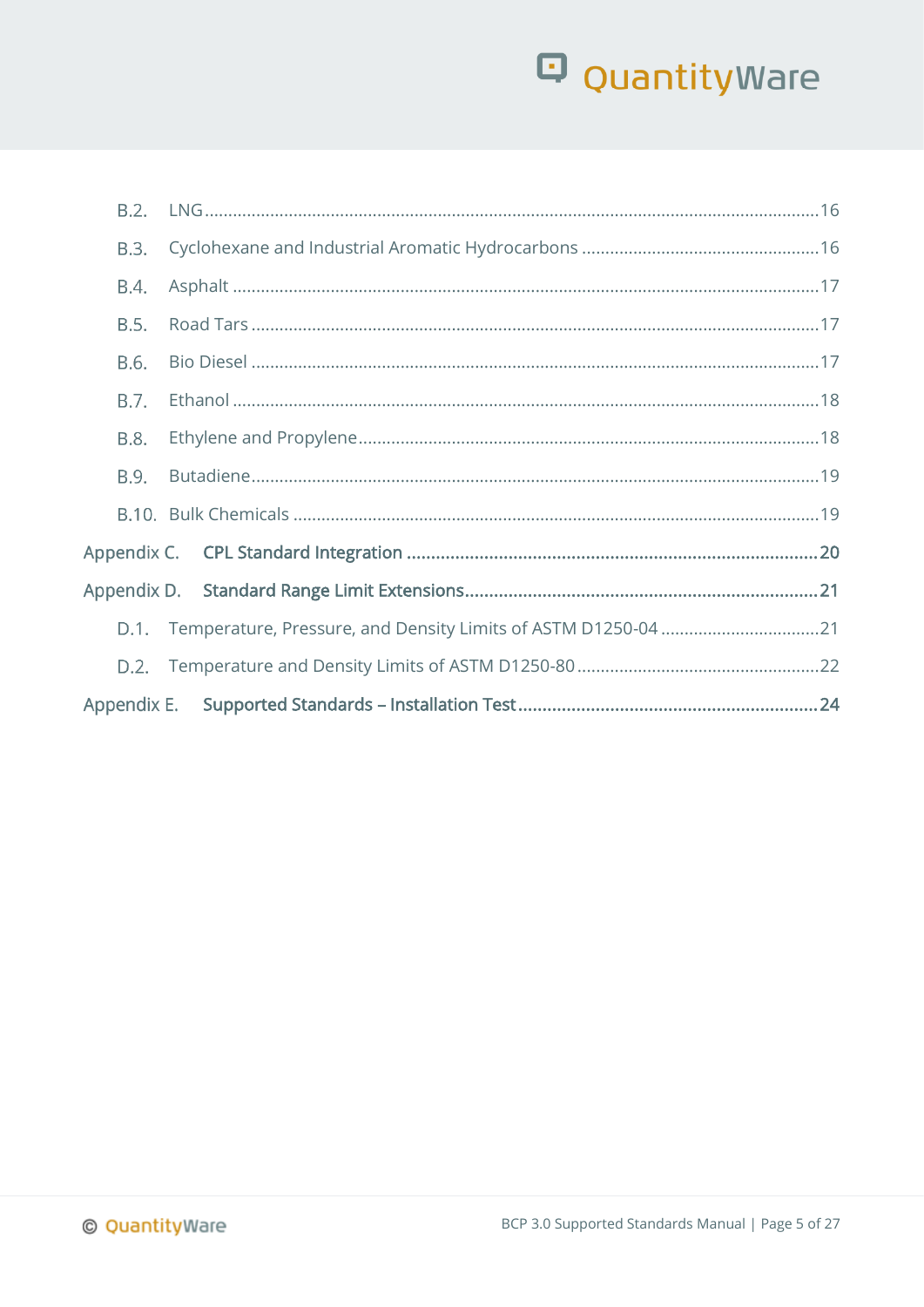

### <span id="page-5-0"></span>1. Bulk Calculations Petroleum – Supported Standards

Bulk product quantity conversions in SAP Oil & Gas systems are defined by four different types of measurement standards. All four types of standards are equally relevant and need to be considered for your quantity conversion configuration:

Standards defining the calculation model

Standards defining Correction factors due to effects of Temperature and Pressure on Liquid product volumes – CTPL standards

Standards defining conversions between mass and weight

Standards defining conversion factors between units of measure (UoM) of the same quantity (SAP dimension)

BCP provides implementation procedures and preconfigured conversion groups that are based on these four standard types. The exact designation of these standards is listed in the following sections.

#### <span id="page-5-1"></span>1.1. Standards - Calculation Model

- 1. API MPMS Chapter 12
- 2. EN ISO 4267 Part 2
- 3. DIN 51650-06
- 4. Business practice models linear DCF (Density Correction Factor) model
- 5. SAP QCI legacy model with BAdI implementations

Added complexity must be considered (e.g. for LPG vapor space calculations, sediment & water calculations, alcohol % calculations, different base conversion unit sets etc.) such that at the time of document publication, QuantityWare BCP supports 17 calculation models for liquid bulk products. Note that not all calculation model correction factors of API MPMS Chapter 12 and EN ISO 4267 - 2 are relevant for ERP processes and are thus not supported in the respective models.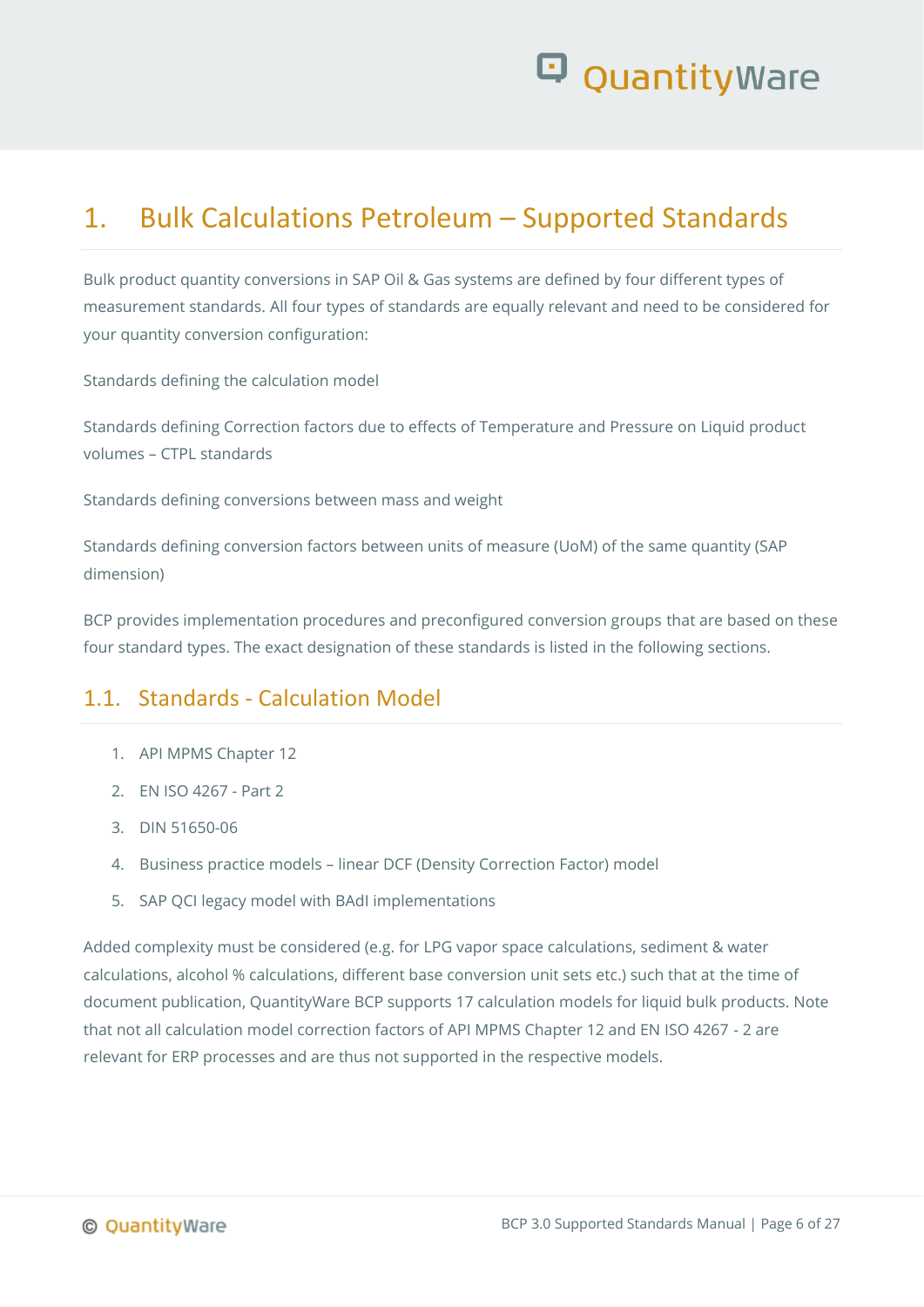#### <span id="page-6-0"></span>1.2. Standards - Temperature and Pressure Corrections – CTPL Standards

- 1. ISO 91:2017
- 2. API MPMS Chapter 9.1 ASTM D1298-99
- 3. API MPMS Chapter 11.1 2019 ASTM D1250-19 (including Addendum 2)
- 4. API MPMS Chapter 11.1 2004 ASTM D1250-04 (including Addendum 1)
- 5. API MPMS Chapter 11.1 1980 ASTM D1250-80 (including 1984 and 1988 revisions)
- 6. Petroleum Measurement Tables 1952 Historical Edition ASTM D1250-52: Table 6
- 7. API MPMS Chapter 11.2.1(M)
- 8. API MPMS Chapter 11.2.2(M)
- 9. API MPMS Chapter 11.2.4 second edition GPA 8217 2019
- 10. API MPMS Chapter 11.2.4 first edition GPA TP-27
- 11. API MPMS Chapter 11.2.5 GPA 8117 second edition
- 12. API MPMS Chapter 11.2.5 GPA TP-15 first edition
- 13. API MPMS Chapter 11.3.3 2015
- 14. API MPMS Chapter 11.3.3 2011
- 15. QuantityWare extension of GPA TP-27 for 20 °C (and other base temperatures)
- 16. GPA TP-25
- 17. QuantityWare extension of GPA TP-25 for 15 °C and 60 °F
- 18. ASTM D1555-21
- 19. ASTM D1555-16
- 20. ASTM D1555M-16
- 21. ASTM D1555M-08
- 22. ASTM D1555-09
- 23. ASTM D1555-04a
- 24. ASTM D1555M-04a
- 25. ASTM D1550-18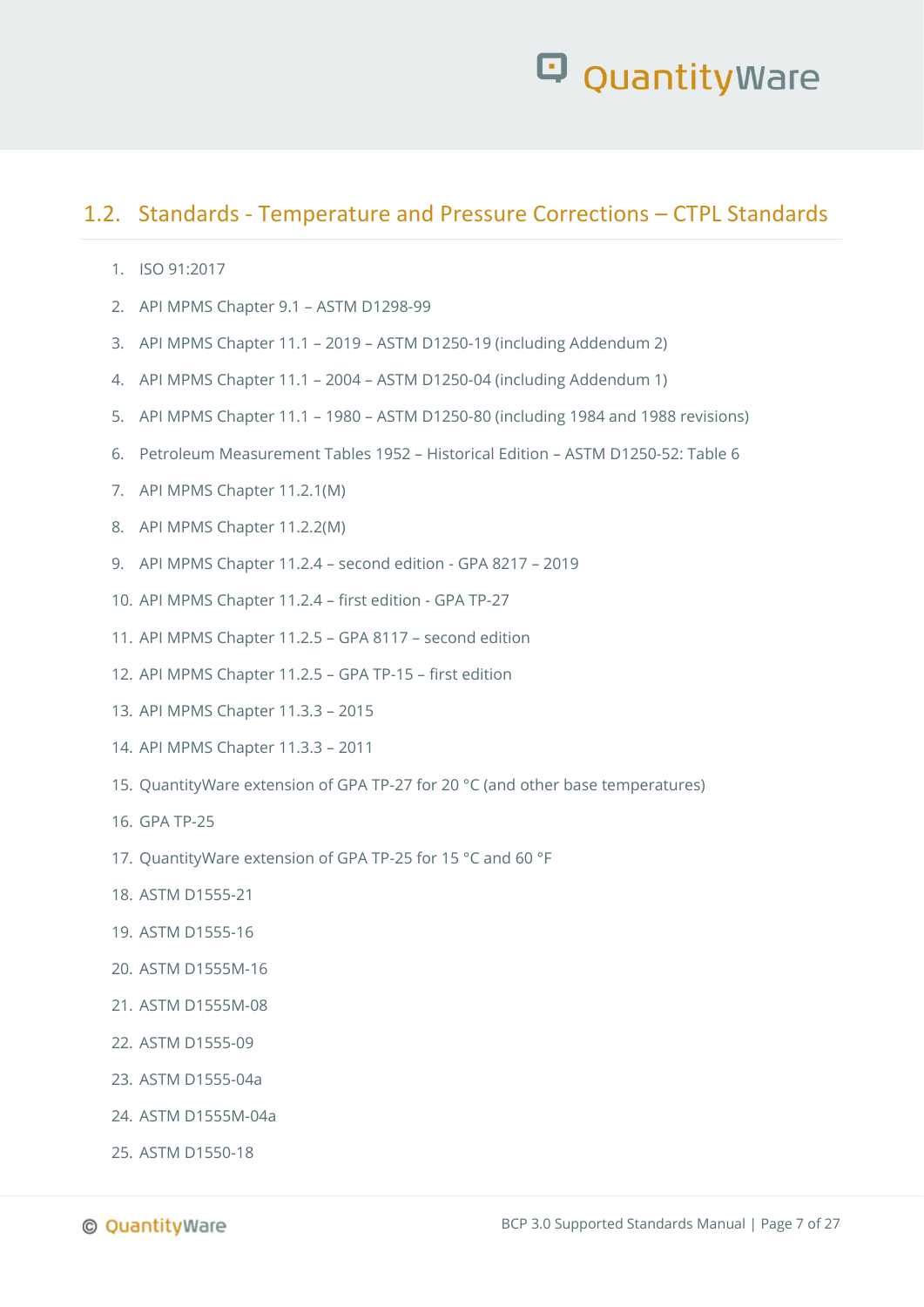- 26. ASTM D1550-94(15)
- 27. ASTM D4311(M)-21
- 28. QuantityWare extension for 20 °C base temperature of ASTM D4311-21
- 29. ASTM D4311-15
- 30. QuantityWare extension for 20 °C base temperature of ASTM D4311-15
- 31. ASTM D4311-09
- 32. QuantityWare extension for 20 °C base temperature of ASTM D4311-09
- 33. ASTM D4311-04
- 34. ASTM D633-11(16)
- 35. ASTM D633-97(05)
- 36. ASTM D2962-10(19)
- 37. ASTM D2962-97(07)
- 38. ABNT NBR 5992-16
- 39. ABNT NBR 5992-08
- 40. ABNT NBR 5992-80
- 41. Bol. téc. PETROBRAS, Rio de Janeiro, 43 (1): 11-18, jan./mar. 2000
- 42. BS EN 14214:2012
- 43. Linear density correction factor (DCF) calculation
- 44. Linear volume correction factor (VCF) calculation
- 45. DIN 51757-11
- 46. DIN 51757-94
- 47. ISO 6578:2017 LPG
- 48. ISO 6578:1991 LPG
- 49. C.N.P. 6 70 Tabela 2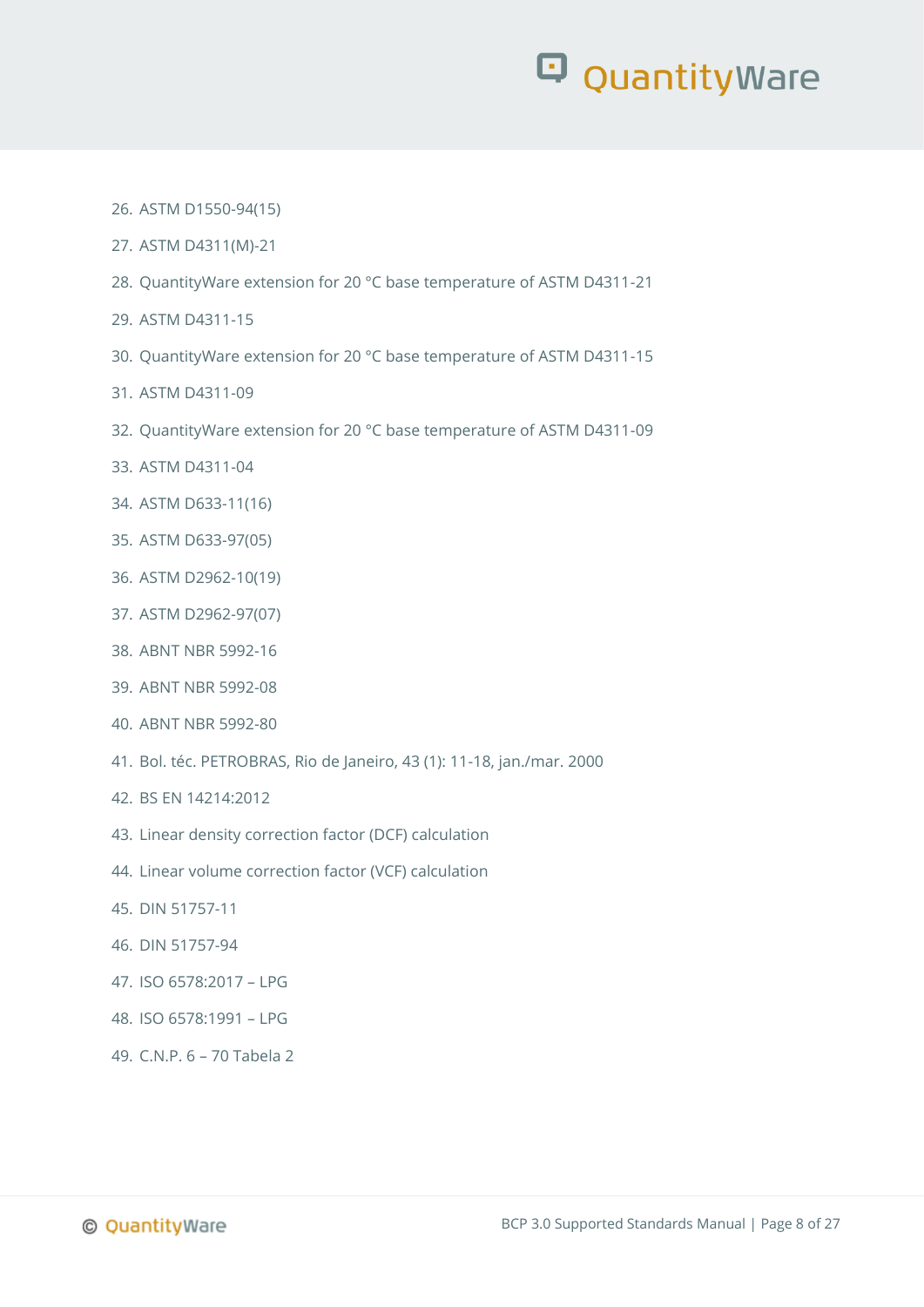- 50. ISO 91-1:1992<sup>1</sup>
- 51. ISO 91-2:1991
- 52. ISO 3675:1998
- 53. MS-19 Emulsified Asphalt fourth edition, Basic Asphalt Manual
- 54. Anhydrous Ammonia Measurement Canada Standard

<sup>1</sup> Support of historical 1953 metric edition - Tables 53 and 54 for LPG - not included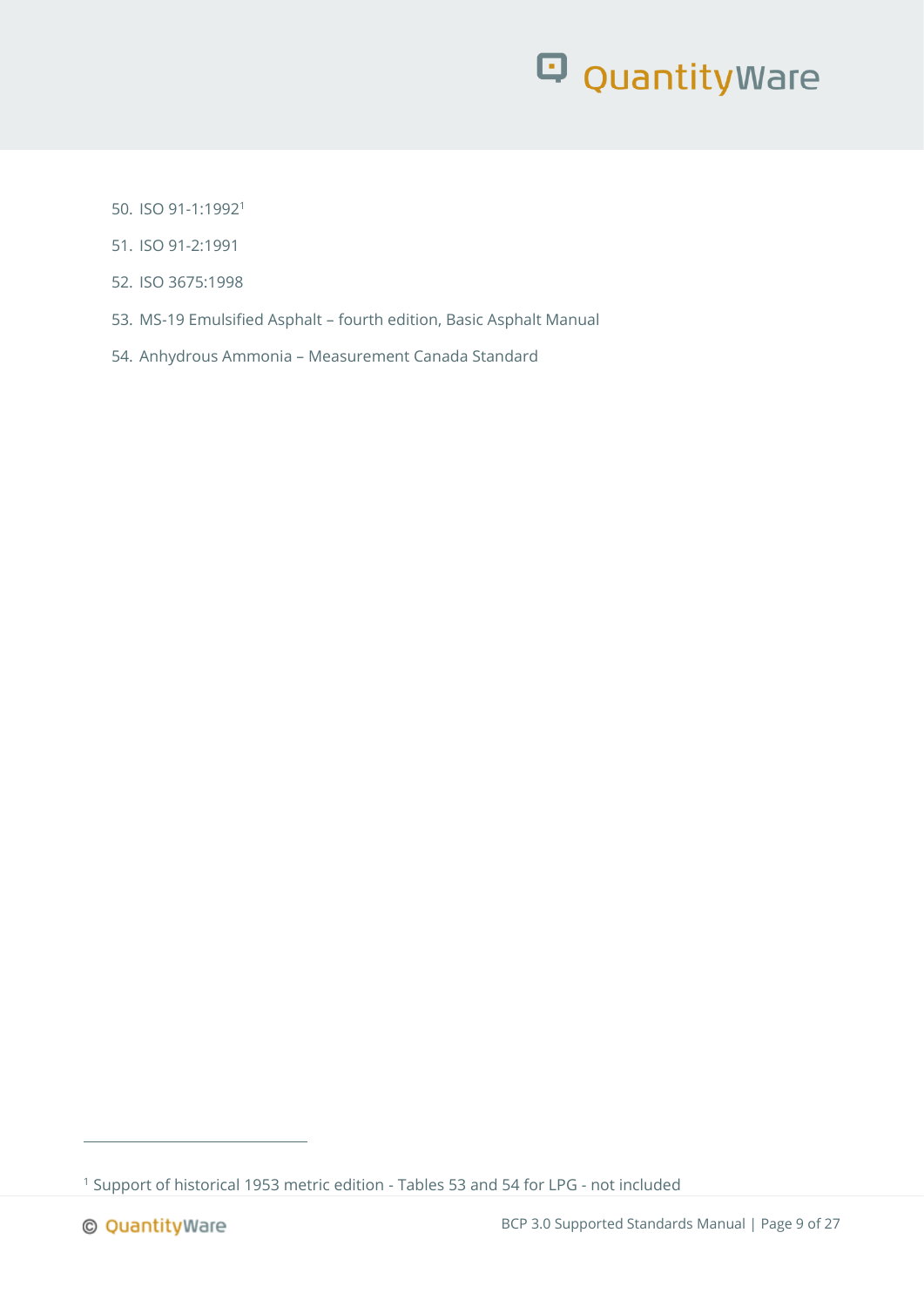

#### <span id="page-9-0"></span>1.3. Standards - Conversions between Mass and Weight

- 1. ISO 91:2017
- 2. API MPMS Chapter 11.5, Part 1, 2 and 3 ASTM D1250-08(13)e1
- 3. ISO 91-1:1992 Tables 8, 26, 56
- 4. Petroleum Measurement Tables Volume XI/XII ASTM D1250-80: Tables 8, 26, 56
- 5. Petroleum Measurement Tables 1952 Historical Edition ASTM D1250-52: Table 11
- 6. DIN 51757-11
- 7. DIN 51757-94

#### <span id="page-9-1"></span>1.4. Standards - UoM Conversion Factors

- 1. API MPMS Chapter 15 Guidelines for the Use of the International System of Units (SI) in the Petroleum and Allied Industries
- 2. API MPMS Chapter 11.5 Appendix D ASTM D1250-08(13)e1
- 3. Petroleum Measurement Tables Volume XI/XII ASTM D1250-80: Table 1
- 4. IEEE/ASTM SI 10TM American National Standard for the Use of the International System of Units (SI): The Modern Metric System (2002)
- 5. NIST Guide for the Use of the International System of Units (SI) Special Publication 811 2008
- 6. BIPM Le Système international d'unités (SI) 2006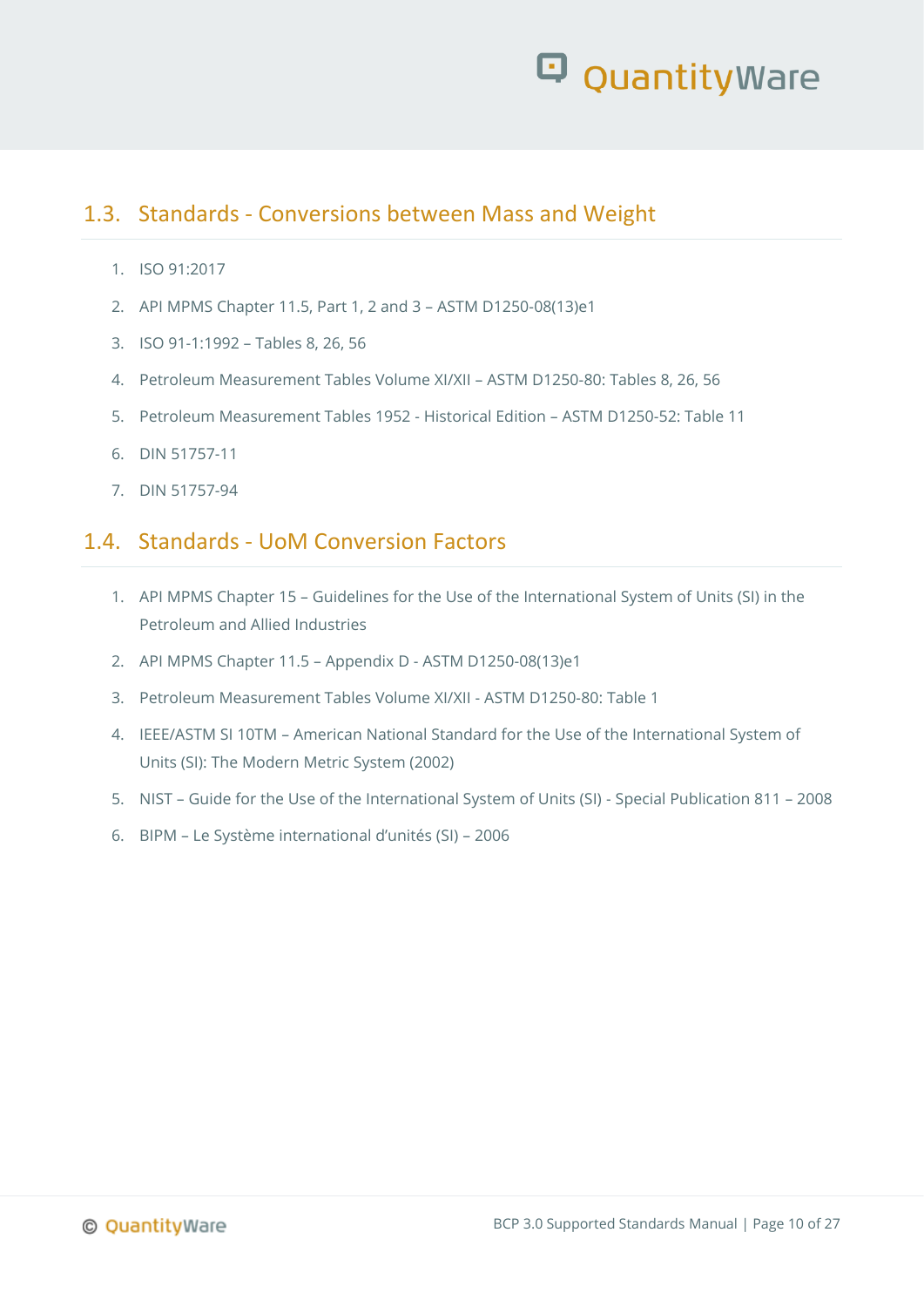

### <span id="page-10-0"></span>Appendix A. Products - ASTM D1250

BCP covers all procedures of the:

API Manual of Petroleum Measurement Standards

Chapter 11- Physical Properties Data

Section 1 Temperature and Pressure Volume

Correction Factors for Generalized

Crude Oils, Refined Products, and Lubricating Oils

Adjunct to: ASTM D1250-04 and IP 200/04

#### Herein referred to as ASTM D1250-04

BCP covers all procedures of the:

API Manual of Petroleum Measurement Standards

Chapter 11- Physical Properties Data

Section 1 Temperature Volume

Correction Factors for Generalized

Crude Oils, Refined Products, and Lubricating Oils

Adjunct to: ASTM D1250-80 and IP 200/80, ISO 91-1

#### Herein referred to as ASTM D1250-80

Both ASTM D1250-04 and ASTM D1250-80 support the same products and coexist next to each other (See Appendix A.1 (Mandatory Information) in ASTM D1250-08(13)). Read the QuantityWare working paper WP\_QuantityWare\_Comparison\_ASTM\_D1250\_2004\_1980 available in the Knowledge base at www.quantityware.com if you are interested in the differences between these two versions.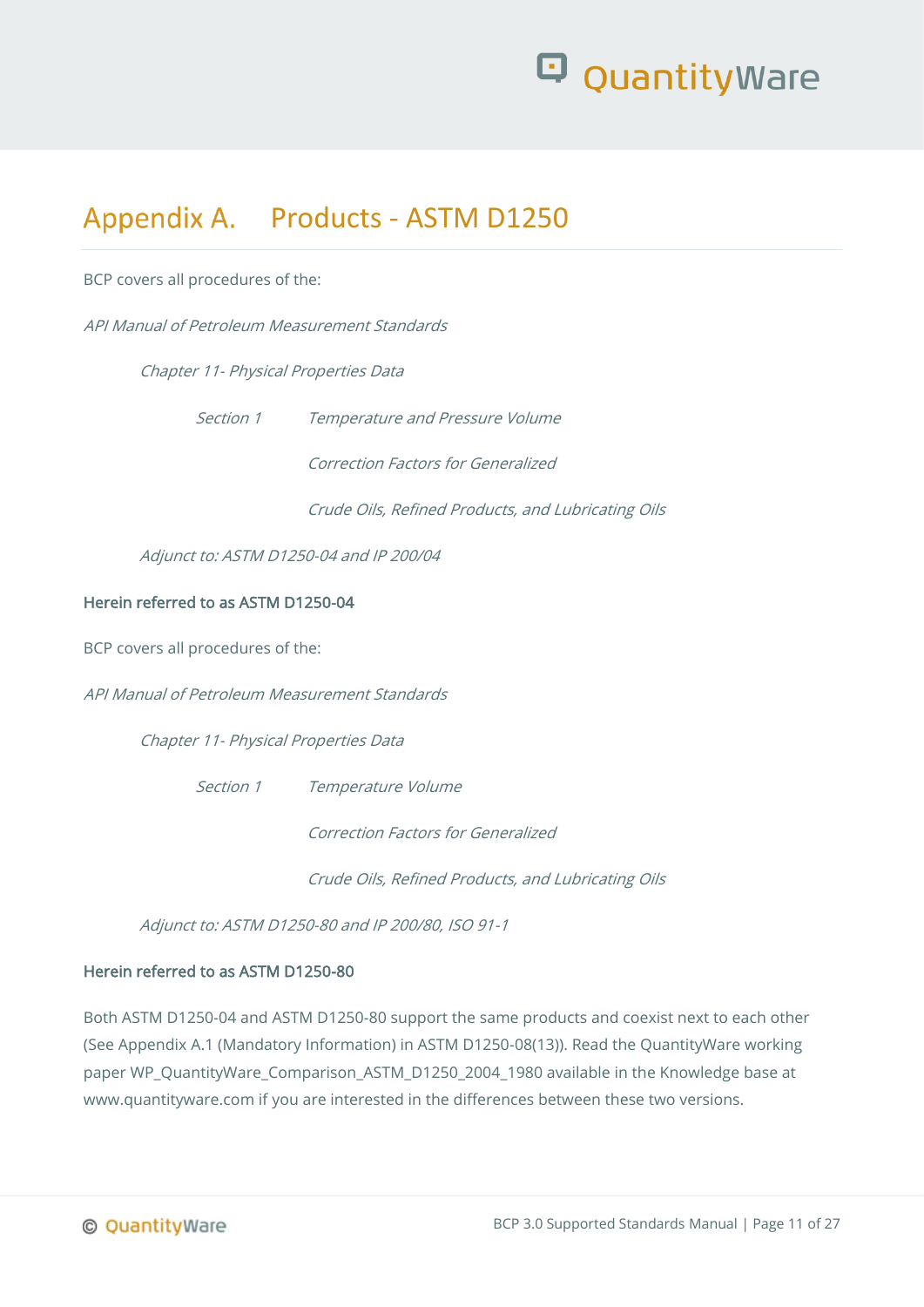### <span id="page-11-0"></span>A.1. Crude Oil

Generalized crude oils in the range of –10 °API to 100 °API gravity are supported

#### <span id="page-11-1"></span>A.2. Refined Products

#### <span id="page-11-2"></span>A.2.1. Gasoline

Motor gasoline and unfinished gasoline blending stock with a base density range between approximately 50 °API and 85 °API. Examples:

- premium gasoline
- gasoline
- unleaded gasoline
- motor spirit
- clear gasoline
- low lead gas
- motor gasoline
- catalyst gas
- alkylate
- catalytic cracked gasoline
- naphtha
- reformulated gasoline
- aviation gasoline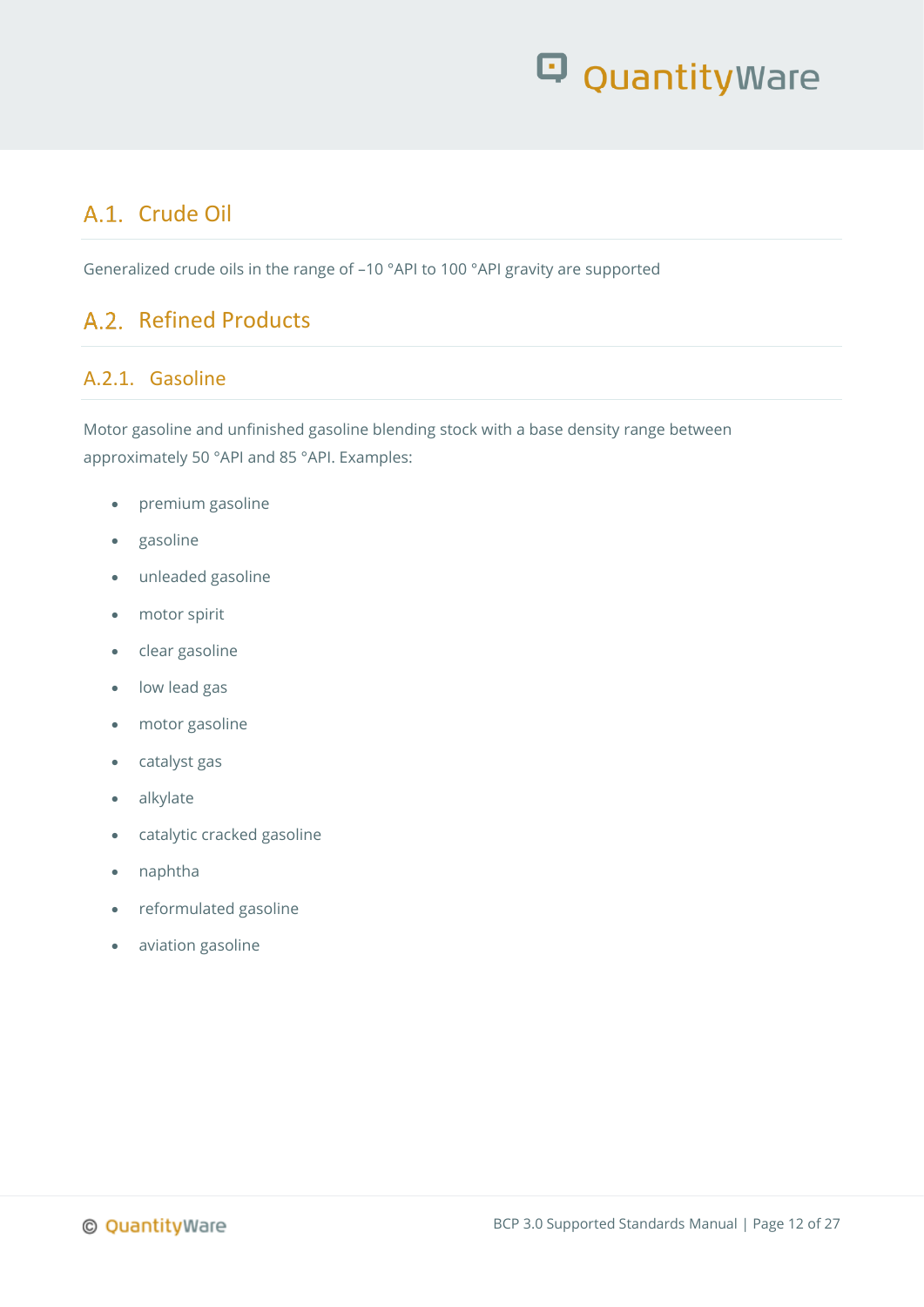#### <span id="page-12-0"></span>A.2.2. Jet Fuels

Jet fuels, kerosene, and Stoddard solvents with a base density range between approximately 37 °API and 50 °API. Examples:

- jet fuel A
- jet kerosene
- aviation jet A
- kerosene
- aviation turbine fuel
- Stoddard solvent
- white kerosene
- $\bullet$  IP-2
- $\bullet$  IP-8

#### <span id="page-12-1"></span>A.2.3. Fuel Oils

Diesel oils, heating oils and fuel oils with a base density range between approximately –10 °API and 37 °API. Examples:

- No. 6 fuel oil
- fuel oil PA
- low sulfur fuel
- LT (low temperature) fuel oil
- fuel oil
- fuel oil LLS (light low sulfur)
- No. 2 furnace oil
- furnace oil
- auto diesel
- gas oil
- No. 2 burner fuel

© QuantityWare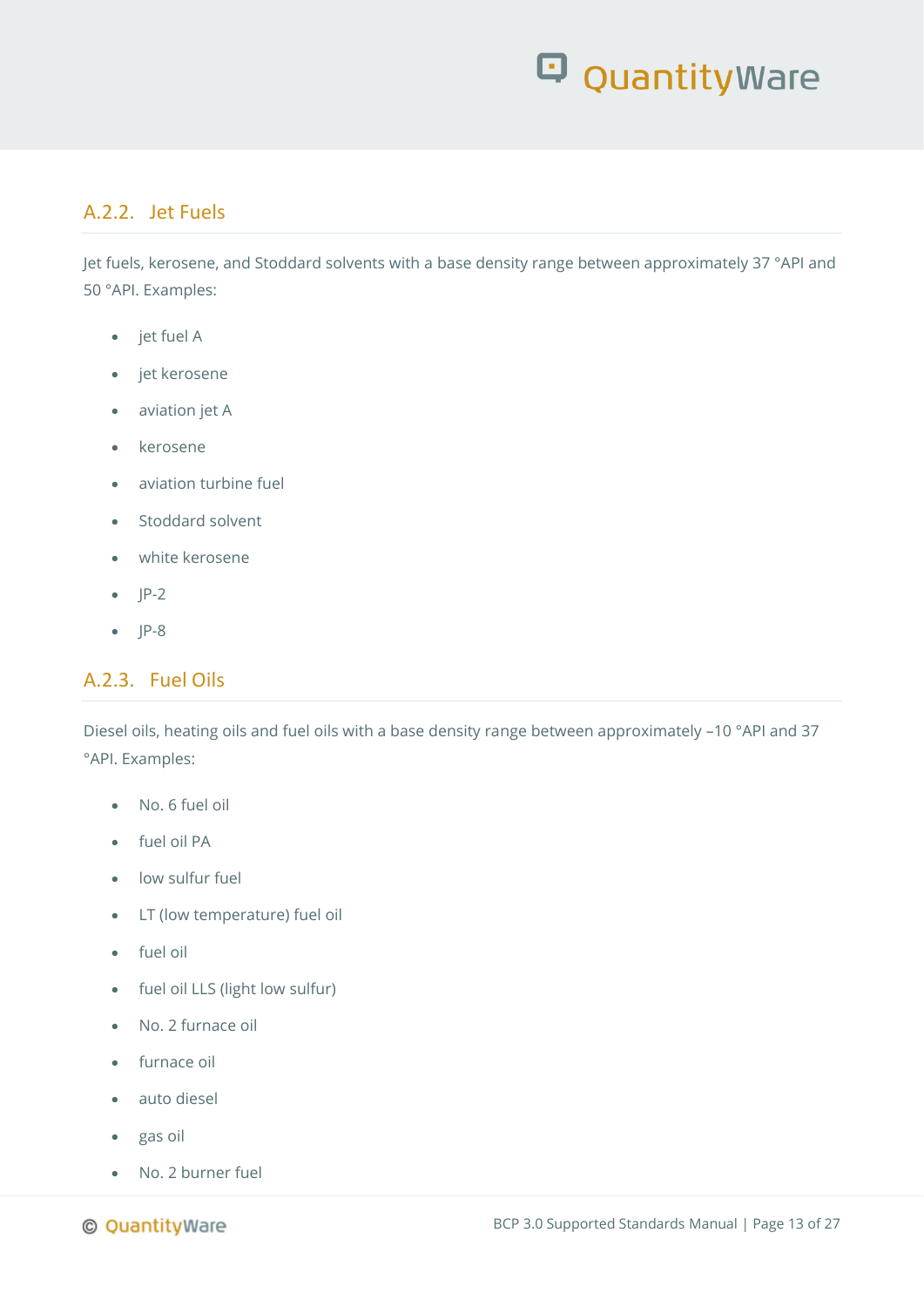- diesel fuel
- heating fuel
- premium diesel

### <span id="page-13-0"></span>A.3. Lubricating Oils

Generalized lubricating oils with an initial boiling point greater than 700 °F (370 °C) and in the density range between approximately –10 °API to 45 °API are supported.

#### <span id="page-13-1"></span>A.4. Special Applications

Products derived from petroleum or petroleum-based with minor proportions of other constituents and have been tested to establish a specific thermal expansion factor.

#### <span id="page-13-2"></span>A.5. Waxy Crudes

Certain ranges can be calculated using ASTM D1250.

#### <span id="page-13-3"></span>A.6. Natural and Drip Gasolines

Certain ranges can be calculated using ASTM D1250.

Natural gasolines are a part of the Generalized Crude Oil commodity group. Drip gasoline is a mixture of natural gas liquids, primarily butanes, pentanes, hexanes, and heptanes. Drip gasoline is also a part of the Generalized Crude Oil commodity group. Aromatic natural gasoline is a part of the Generalized Refined Products commodity group.

#### <span id="page-13-4"></span>A.7 Reformulated Fuels

The Special Application procedure can be used for all gasoline, oxygenates, and mixtures. See API MPMS Chapter 11.1.

#### <span id="page-13-5"></span>A.8. MTRF

Methyl tertiary butyl ether can be calculated as special application at 60 °F with a thermal expansion factor of 789.0e-06 / °F.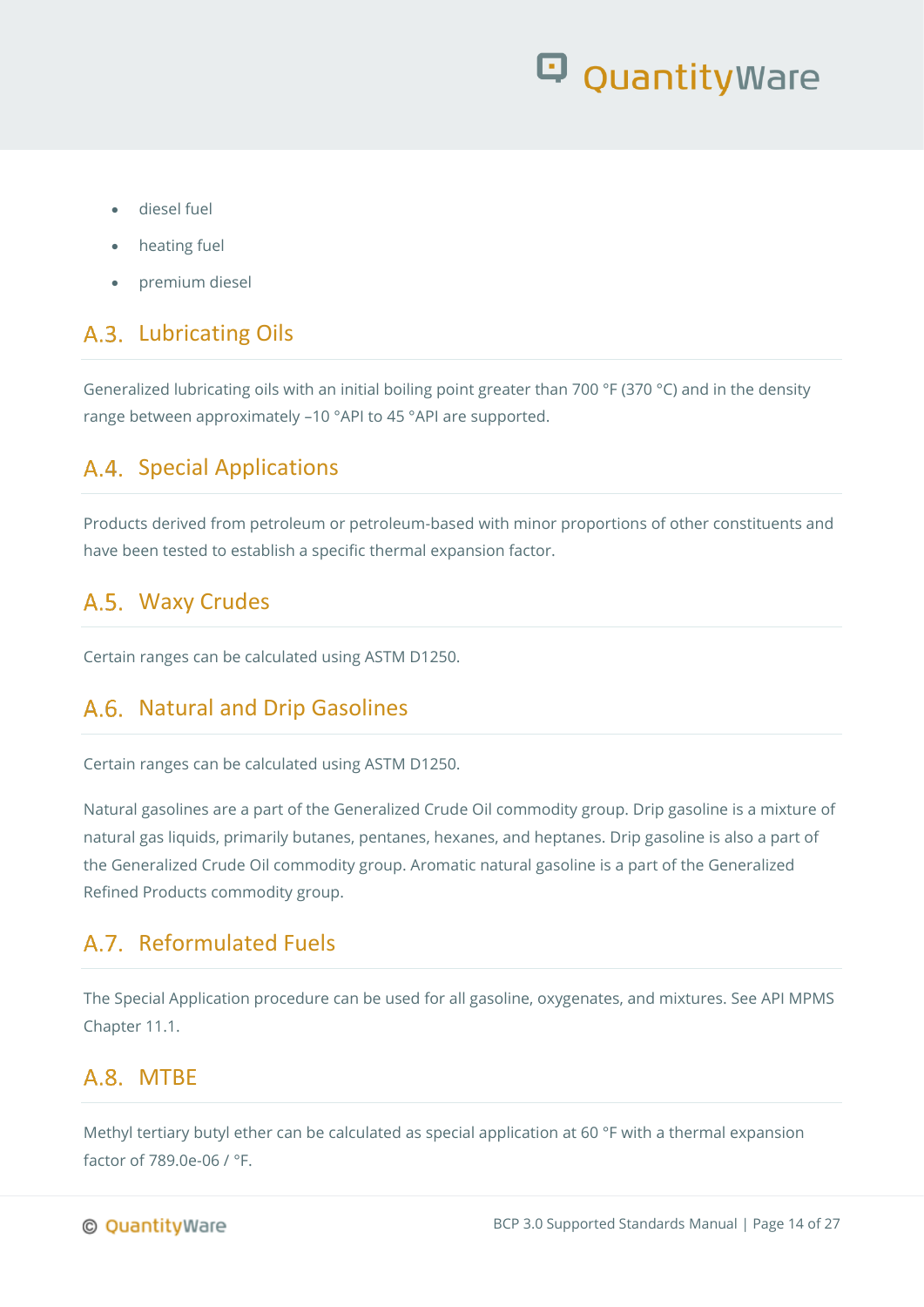### <span id="page-14-0"></span> $A.9.$  JP-4

JP-4 is best represented as Generalized Crude Oil or Special Application. See API MPMS Chapter 11.1 for details.

### <span id="page-14-1"></span>A.10. Pure Compounds

- Pure paraffinic compounds (C5+) are well represented as Generalized Crude Oil.
- Non-paraffinic pure compounds (C5+) can be treated as a Special Application.

### <span id="page-14-2"></span>A.11. Gasohol

Gasohol can be calculated as Special Application at 60 °F with a thermal expansion factor of 714.34e-06 / °F. (Products up to and including a 10% ethanol component).

### <span id="page-14-3"></span>A.12. Ethanol Fuel Mixtures

E5 and E7 and E10 are covered by ASTM D1250.

The product list in this Appendix is cited from:

"THE USE OF THE PETROLEUM MEASUREMENT TABLES – Manual of Petroleum Measurement Standards, Chapter 11.1, American Petroleum Institute, Revised October 1995" and API MPMS Chapter 11.1 – 2004

### <span id="page-14-4"></span>A.13. Biofuels

Read the QuantityWare working paper "Biofuel Measurement Standards Selection" for detailed guidance, which is available in the Knowledge Base at [www.quantityware.com.](http://www.quantityware.com/)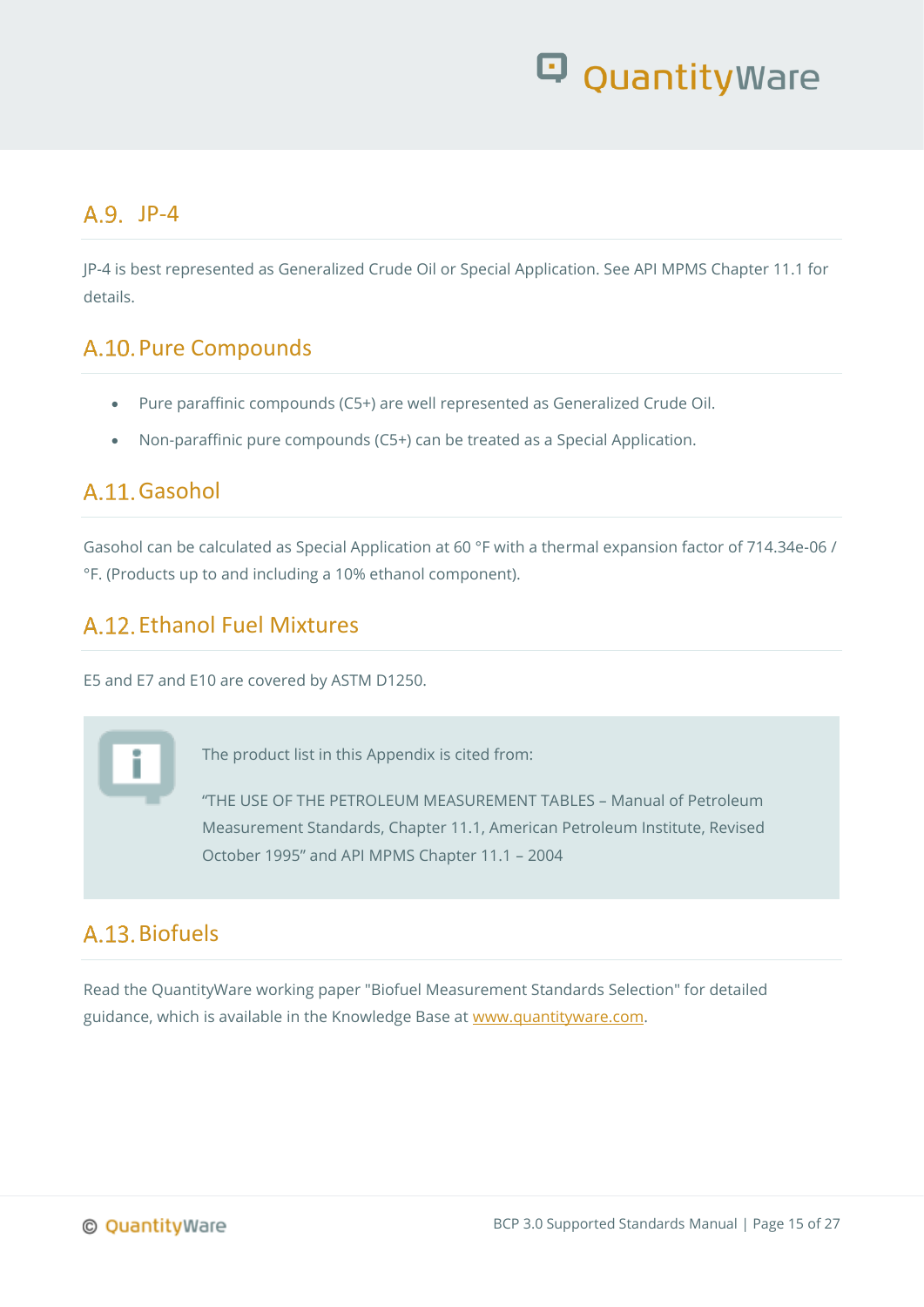

### <span id="page-15-0"></span>Appendix B. Products – Other Standards

#### <span id="page-15-1"></span>R<sub>1</sub> IPG and NGL

- 1. Should be calculated using API MPMS 11.2.4 GPA 8217 (former GPA TP-27). This standard is implemented in BCP 3.0.
- 2. If an LPG product contains 20% or more of unsaturated hydrocarbons, the density shall be calculated given one of the methods in ISO 6578. ISO 6578 is implemented in BCP 3.0.
- 3. If the sale of product or the calculation of densities and quantity conversion takes place in Germany, use the X method defined in DIN 51757 and calculation procedures defined in DIN51650. This standard is implemented in BCP 3.0.

### <span id="page-15-2"></span> $B.2.$  ING

Standards concerning these products are not implemented in BCP 3.0. LNG calculations are fully supported in the QuantityWare product BCG 3.0 - Bulk Calculations - Gas.

#### <span id="page-15-3"></span>B.3. Cyclohexane and Industrial Aromatic Hydrocarbons

Use ASTM D1555 or 1555M. This standard is implemented in BCP 3.0.

If the sale of product or the calculation of densities and quantity conversion takes place in Germany, use the Y method defined in DIN 51757 and calculation procedures defined in DIN51650. This standard is implemented in BCP 3.0.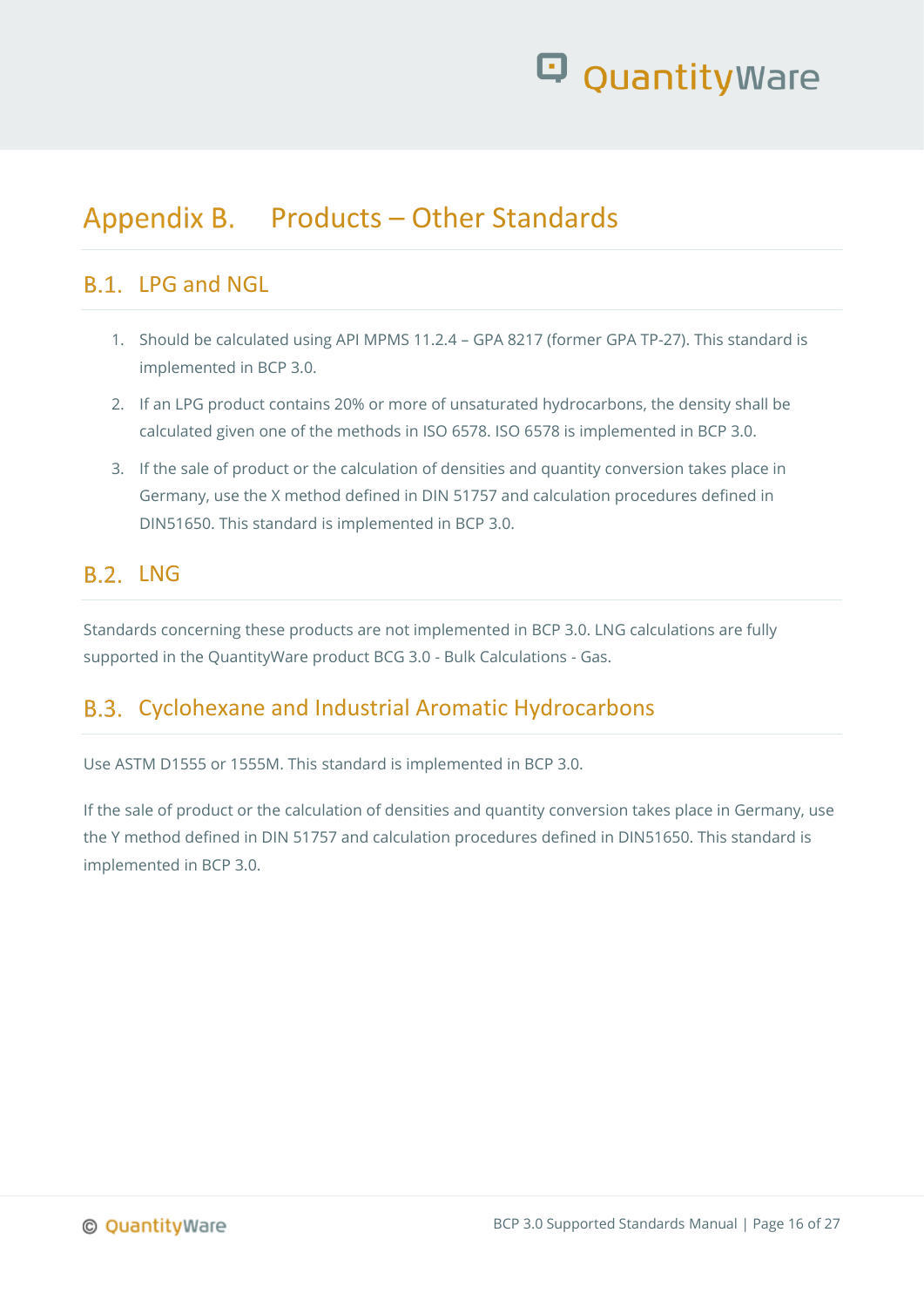### <span id="page-16-0"></span>B.4. Asphalt

- 1. Asphalt can be calculated using ASTM D4311. This standard is implemented in BCP 3.0. QuantityWare has implemented the formula-based calculation as defined in ASTM D4311-04, ASTM D4311-09 and ASTM D4311-15/21.
- 2. Emulsified asphalt can be calculated using MS-19, fourth edition Basic Asphalt Manual. This standard is implemented in BCP.
- 3. If the sale of product or the calculation of densities and quantity conversion takes place in Germany, use the X method defined in DIN 51757 and calculation procedures defined in DIN51650. This standard is implemented in BCP.



Note that when calculating a volume correction factor using the formula and constants defined in ASTM D4311-04/09/15/21, the results do not always match with the printed table values in ASTM D4311-04/09/15/21.

#### <span id="page-16-1"></span>Road Tars

Road Tars should be calculated using ASTM D633. This standard is implemented in BCP.

### <span id="page-16-2"></span>Bio Diesel

Automotive fuels – Fatty acid methyl esters (FAME) for diesel engines according to the European standard: BS EN 14214:2012 Bio Diesel. This standard is implemented in BCP.

This European Standard specifies requirements and test methods for marketed and delivered FAME to be used either as automotive fuel for diesel engines at 100% concentration, or as an extender for automotive fuel for diesel engines in accordance with the requirements of EN 590. For bio fuel mixtures, read the QuantityWare working paper ["Biofuel Measurement Standards Selection"](https://www.quantityware.com/support/knowledge-base/?kbpage=1&sortOrder=desc&sortBy=date&title=Biofuel%20Measurement%20Standards%20Selection&type=Consulting%20%26%20Working%20Papers&product=BCP&category=Consulting%20%26%20Configuration&searchContent=yes) for detailed guidance, which is available in the Knowledge Base at www.quantityware.com.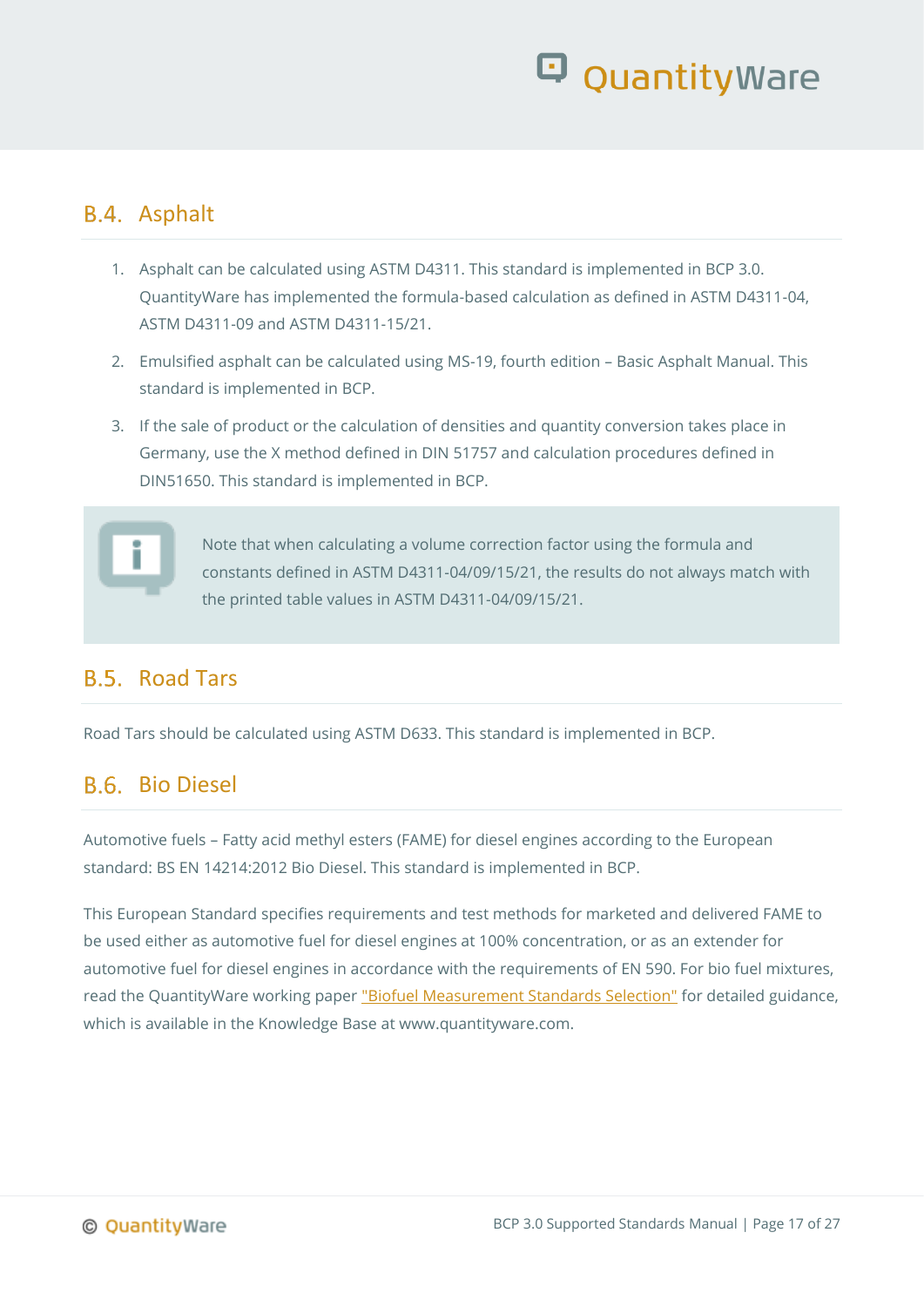#### <span id="page-17-0"></span>**B.7** Fthanol

- 1. Ethanol conversions are supported with ABNT NBR 5992-80 and ABNT NBR 5992-08. This standard is implemented in BCP 3.0. This standard calculates volumes (at the base temperature of 20 °C and various alternate temperature bases) and masses and weights (total product and alcohol portion) based on the input values (mass ratio and observed volume or test density) for a temperature range of 10 °C to 40 °C.
- 2. Alternatively, API MPMS Chapter 11.3.3 "Miscellaneous Hydrocarbon Product Properties Ethanol Density and Volume Correction Factors" may be used. This standard is implemented in BCP.
- 3. Linear DCF calculations are also relevant for ethanol quantity conversions.
- 4. If the sale of ethanol or the calculation of densities and quantity conversion takes place in Germany, use the Y method defined in DIN 51757 and calculation procedures defined in DIN51650. This standard is implemented in BCP.

#### <span id="page-17-1"></span>B.8. Ethylene and Propylene

- 1. ISO 6578 supports temperature correction calculations for propane/propylene mixtures. This standard is implemented in BCP.
- 2. Ethylene is NOT currently supported with BCS. QuantityWare has analyzed API MPMS 11.3.2.1 -Ethylene Density and the referenced IUPAC-88 Ethylene EOS Paper (Thermodynamic Properties of Ethylene from Freezing Line to 450 K at Pressures to 20 MPA - M. Jahangiri et al.) and could not identify an implementation guideline for software developments therein.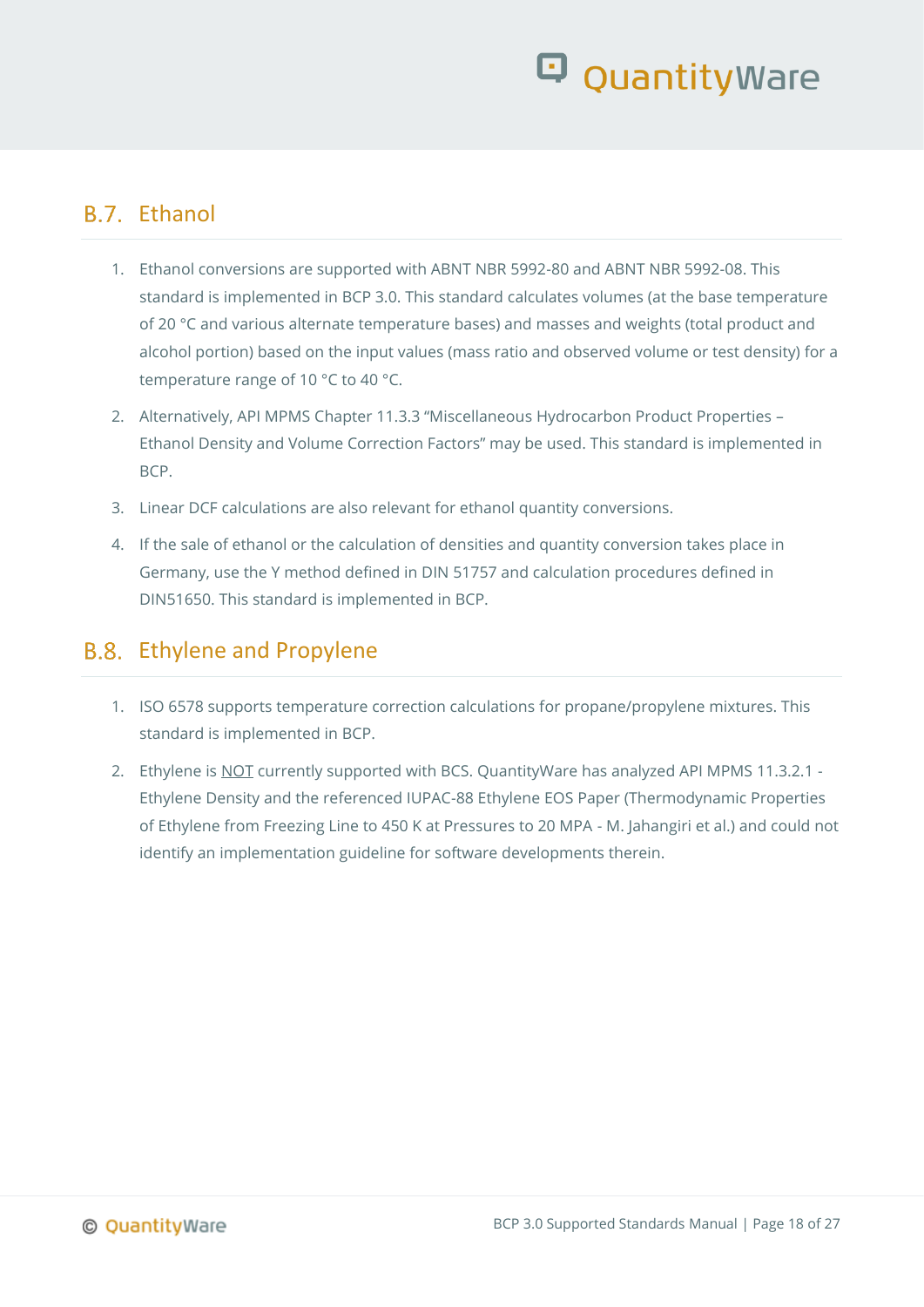#### <span id="page-18-0"></span>Butadiene

- 1. The temperature corrections should be calculated using ASTM D1550. An implementation is included in BCP.
- 2. If the sale of Butadiene or the calculation of densities and quantity conversion takes place in Germany, use the Y method defined in DIN 51757 and calculation procedures defined in DIN51650. This standard is implemented in BCP.

#### <span id="page-18-1"></span>**B.10. Bulk Chemicals**

Bulk chemicals can be calculated utilizing a linear density correction factor (DCF) best practice standard, which is globally used by terminal operating companies. This standard is implemented in BCP.

If the sale of your bulk chemical products or the calculation of densities and quantity conversion takes place in Germany, check if usage of the Y method defined in DIN 51757 and calculation procedures defined in DIN51650 is required. This standard is implemented in BCP.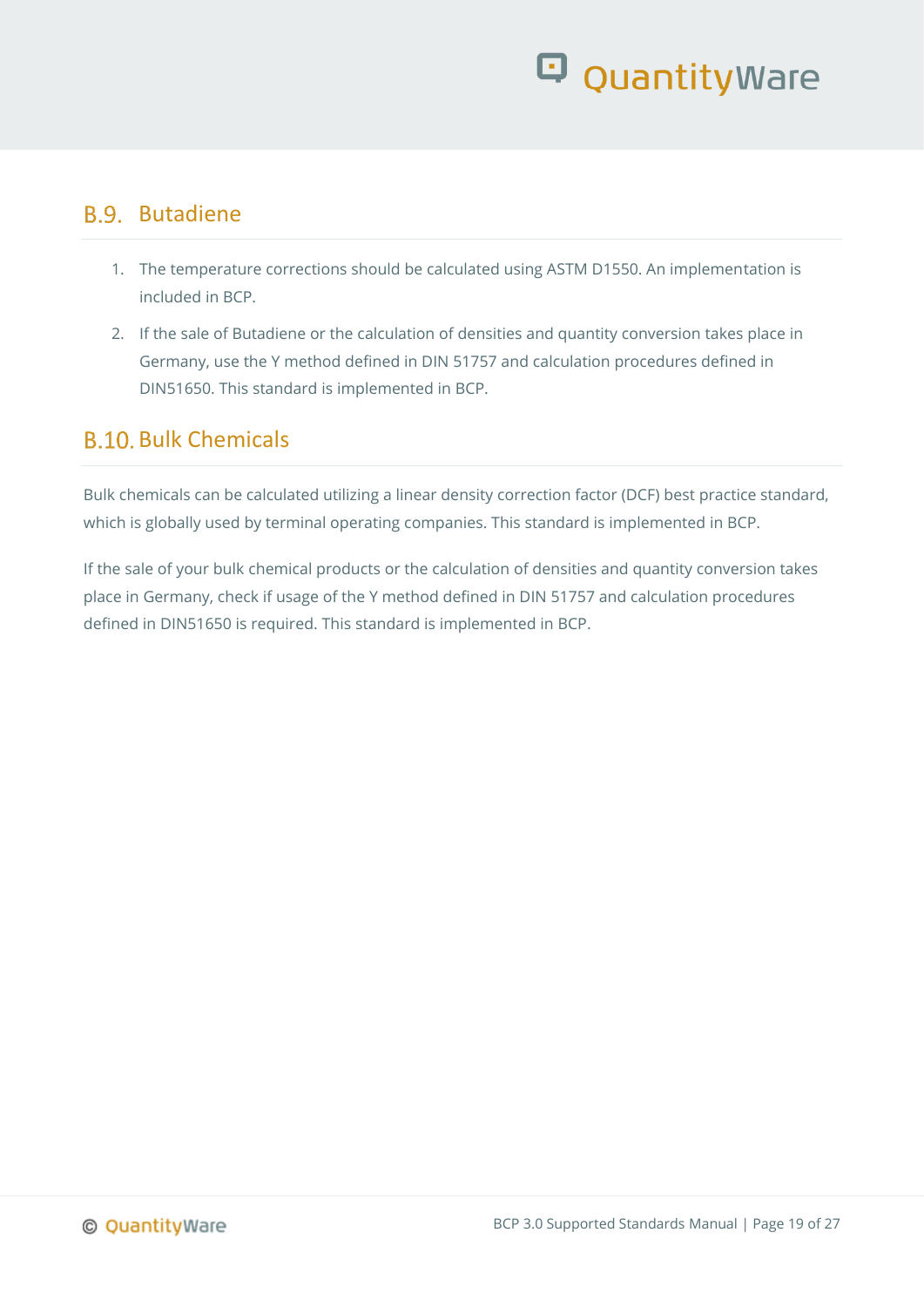

### <span id="page-19-0"></span>Appendix C. CPL Standard Integration

The following three standards define CPL calculations:

- API MPMS Chapter 11.2.1(M): Crude oil & products
- API MPMS Chapter 11.2.2(M): LPG
- API MPMS Chapter 11.1 2004: Crude oil & products

Due to technical restrictions within the SAP QCI calculation logic, support of CPL calculations is only possible and thus provided for MQCI conversion groups, in conjunction with the appropriate CTL standard.

- 1. If static tank vapor space calculations are applied, no CPL correction is applied.
- 2. The CPL calculation introduces the material/observed pressure and allows calculation of a CTPL to correct observed volumes (or transaction - observed and standard -volumes only).
- 3. Test density values are not corrected and are assumed to be either available at base conditions or to require temperature corrections only.

For the following MQCI CTL standards the CPL calculation is supported:

- API MPMS Chapter 11.1 2004 adjunct to ASTM D1250-04
- API MPMS Chapter 11.1 1980 adjunct to ASTM D1250-80
- ASTM D1250-52 Table 6
- $\bullet$  CNP No. 6 1970 Table II
- API MPMS Chapter 11.2.4 GPA 8217 (former GPA TP-27)
- ISO 6578-91 LPG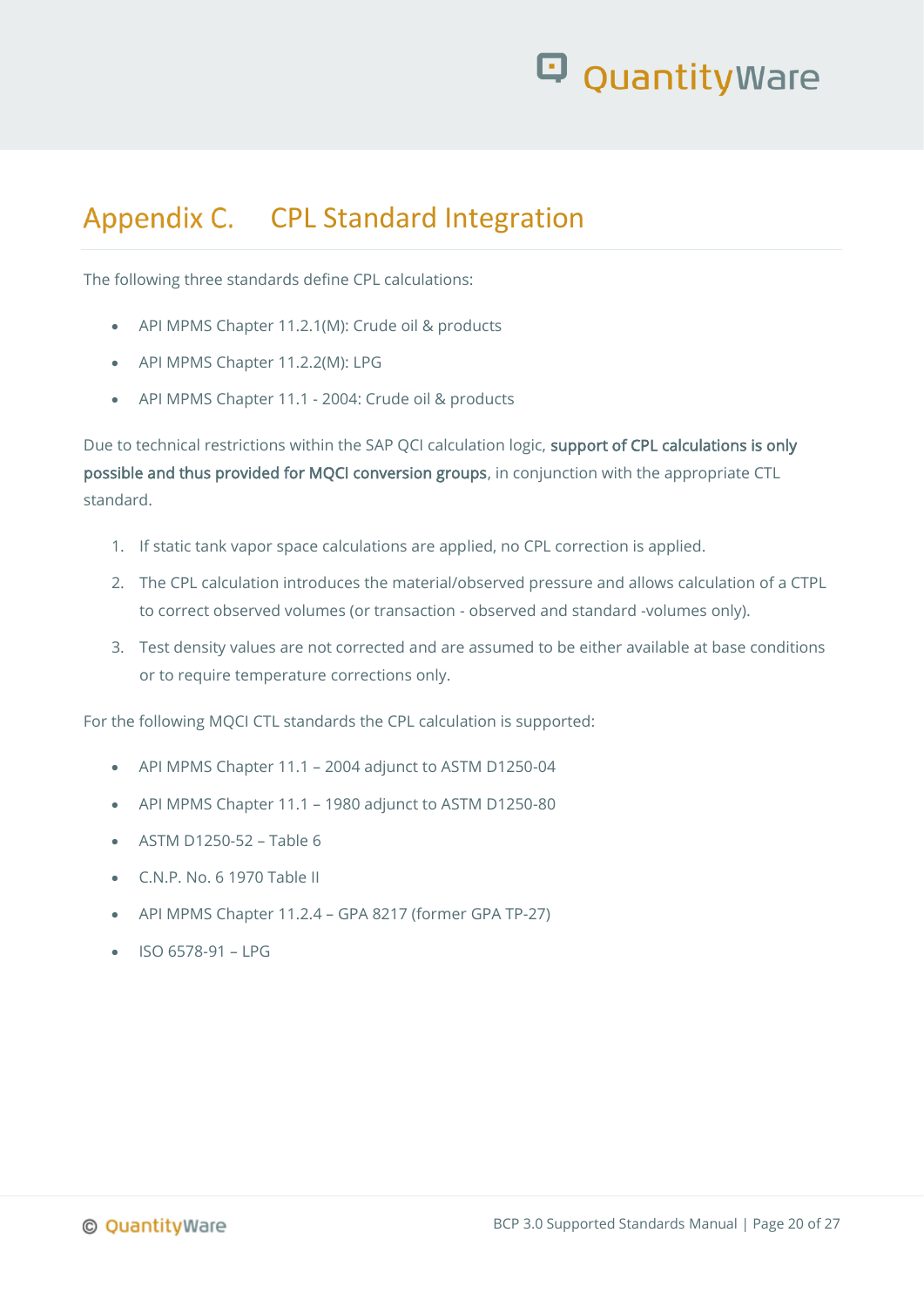### <span id="page-20-0"></span>Appendix D. Standard Range Limit Extensions

CTPL and mass/weight conversion standard implementations are typically valid for defined range limits of input data (density, temperature, pressure values). The most complex limit definitions are those defined for ASTM D1250-04 and ASTM D1250-80, which are documented here:

### <span id="page-20-1"></span>D.1. Temperature, Pressure, and Density Limits of ASTM D1250-04

#### Density limits

| Density                           | Crude Oil            | <b>Refined Products</b> | <b>Lubricating Oils</b>  |
|-----------------------------------|----------------------|-------------------------|--------------------------|
| Density kg/m <sup>3</sup> @ 60 °F | 610.6 to 1 163.5     | 610.6 to 1 163.5        | 800.9 to 1 163.5         |
| Relative Density @ 60 °F          | 0.611 20 to 1.164 64 | 0.61120 to 1.164 64     | 0.801 68 to 1.16 46      |
| °API Gravity @ 60 °F              | 100.0 to $-10.0$     | 100.0 to -10.0          | $45.0 \text{ to } -10.0$ |
| Density kg/m <sup>3</sup> @ 15 °C | 611.16 to 1 163.79   | 611.16 to 1 163.86      | 801.25 to 1 163.85       |
| Density kg/m <sup>3</sup> @ 20 °C | 606.12 to 1 161.15   | 606.12 to 1 160.62      | 798.11 to 1 160.71       |

#### Temperature and pressure limits

| <b>Unit</b>  | Crude Oil, Refined Products, Lubricating Oils |
|--------------|-----------------------------------------------|
| $^{\circ}$ C | $-50.00$ to 150.00                            |
| $\circ$ F    | -58.0 to 302.0                                |
| Psi(gauge)   | 0 to 1 500                                    |
| kPa(gauge)   | 0 to $1.034e+04$                              |
| Bar(gauge)   | 0 to 103.4                                    |
| Alpha 60/°F  | 230.0e-06 to 930.0e-06                        |
| Alpha 60/°C  | 414.0e-06 to 1674.0e-06                       |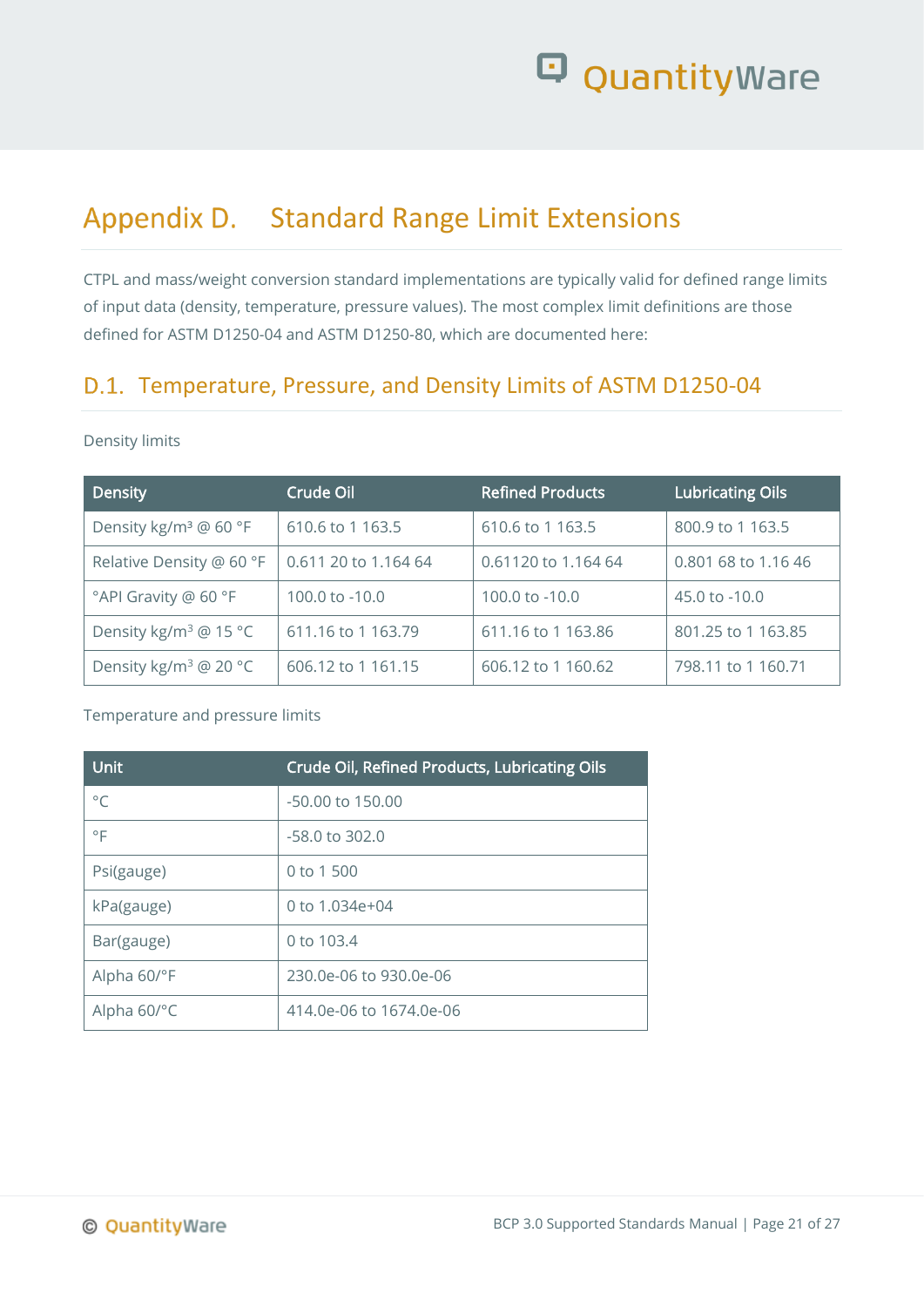

### <span id="page-21-0"></span>D.2. Temperature and Density Limits of ASTM D1250-80

#### Density Limits

| Density                           | Crude Oil          | <b>Refined Products</b> | Lubricating Oils   |
|-----------------------------------|--------------------|-------------------------|--------------------|
| Relative Density @ 60 °F          | 0.611 0 to 1.076 0 | 0.653 0 to 1.076 0      | 0.800 0 to 1.164 0 |
| °API Gravity @ 60 °F              | 100.0 to 0.0       | 85.0 to 0.0             | 45.0 to -10.0      |
| Density kg/m <sup>3</sup> @ 15 °C | 610.0 to 1 075.0   | 653.0 to 1 075.0        | 800.0 to 1 164.0   |
| Density kg/m <sup>3</sup> @ 20 °C | 610.0 to 1 075.0   | 653.0 to 1 075.0        | 800.0 to 1 164.0   |

#### Temperature

| <b>Unit</b>              | Crude Oil, Refined Products, Lubricating Oils                   |
|--------------------------|-----------------------------------------------------------------|
| $^{\circ}$ C             | -18 to 150 (Crude, Refined, Special)<br>-20 to 150 (Lubricants) |
| °F                       | 0 to 300                                                        |
| Alpha 60/°F              | 270.0e-06 to 970.0e-06                                          |
| Alpha $15$ / $\degree$ C | 486.0e-06 to 1 674.0e-06                                        |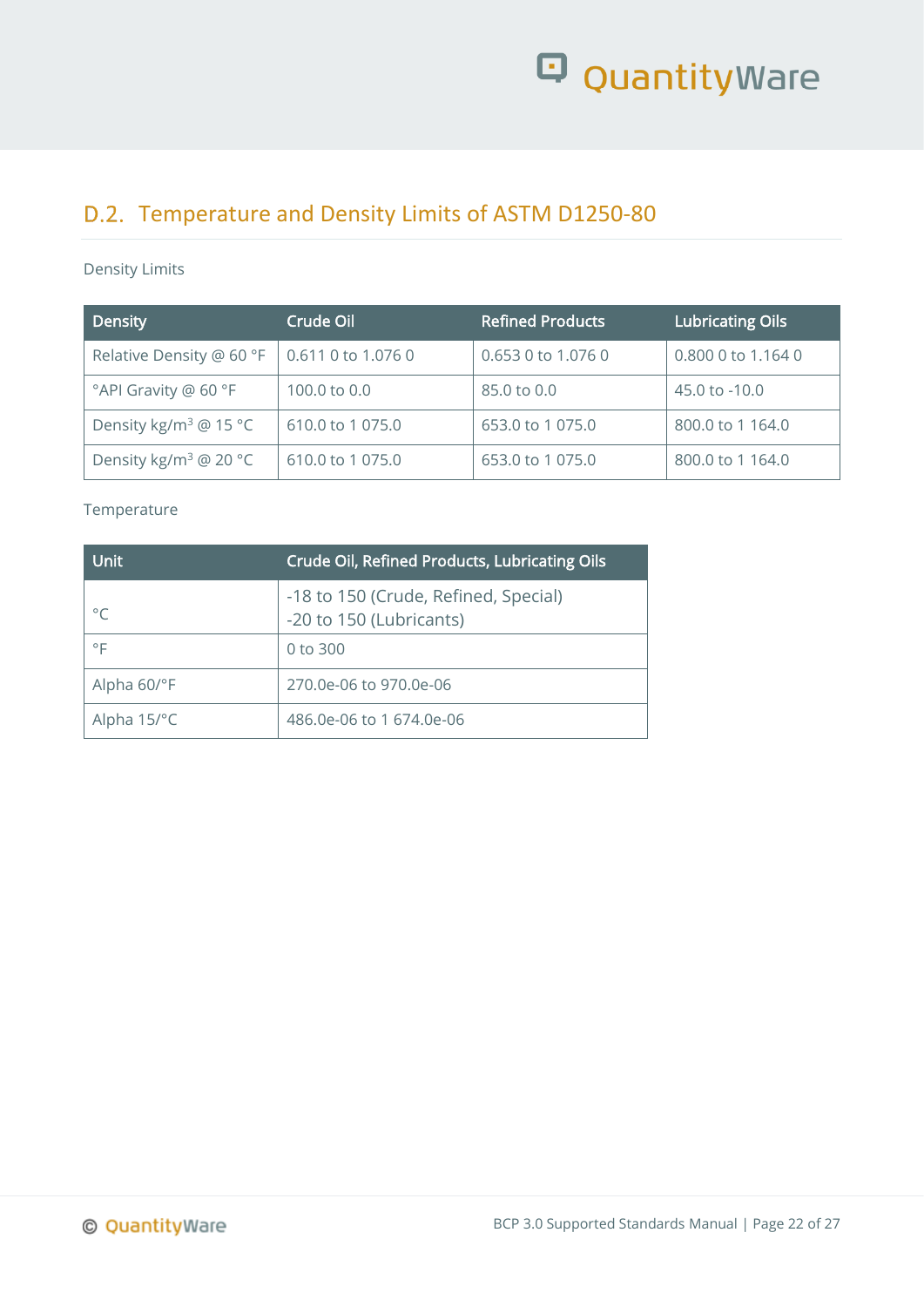Although the range limits of ASTM D1250-04 have been extended in comparison to ASTM D1250-80, it may still be a business requirement to further extend these limits.

Whenever it is technically feasible, QuantityWare ABAP implementations of all CTPL and mass-to-weight standard support such range extensions via one single customizing setting, where you simply set the "Extend range of standard implementation" indicator for a conversion group.

| Change View "QCI Conversion Group Maintenance": Details<br>日 $~6$<br>$\Theta$<br>€<br>$\checkmark$<br>曲<br>$\leftrightarrow$<br>ß<br>帚<br><b>New Entries</b><br>$\rightarrow \equiv$<br>Cancel More $\vee$<br>$\overline{\mathbf{r}}$<br>Exit<br><b>Dialog Structure</b><br>PRODUCTS 2004 WEIGHT DENSITY 15 °C<br>Conversion group<br>Q210<br>Description<br>▽<br>QCI Conversion Group Maintenance<br>SAP QCI - MQCI Model Function Sequence (FSQ)<br><b>Basic settings</b><br> | ≡ |  | $\mathbb{F}$<br>$\overline{\left( \right. }%$<br>× |  |  |  |  |
|---------------------------------------------------------------------------------------------------------------------------------------------------------------------------------------------------------------------------------------------------------------------------------------------------------------------------------------------------------------------------------------------------------------------------------------------------------------------------------|---|--|----------------------------------------------------|--|--|--|--|
|                                                                                                                                                                                                                                                                                                                                                                                                                                                                                 |   |  |                                                    |  |  |  |  |
|                                                                                                                                                                                                                                                                                                                                                                                                                                                                                 |   |  |                                                    |  |  |  |  |
|                                                                                                                                                                                                                                                                                                                                                                                                                                                                                 |   |  |                                                    |  |  |  |  |
|                                                                                                                                                                                                                                                                                                                                                                                                                                                                                 |   |  |                                                    |  |  |  |  |
|                                                                                                                                                                                                                                                                                                                                                                                                                                                                                 |   |  |                                                    |  |  |  |  |
|                                                                                                                                                                                                                                                                                                                                                                                                                                                                                 |   |  |                                                    |  |  |  |  |
|                                                                                                                                                                                                                                                                                                                                                                                                                                                                                 |   |  |                                                    |  |  |  |  |
|                                                                                                                                                                                                                                                                                                                                                                                                                                                                                 |   |  |                                                    |  |  |  |  |
|                                                                                                                                                                                                                                                                                                                                                                                                                                                                                 |   |  |                                                    |  |  |  |  |
|                                                                                                                                                                                                                                                                                                                                                                                                                                                                                 |   |  |                                                    |  |  |  |  |
|                                                                                                                                                                                                                                                                                                                                                                                                                                                                                 |   |  |                                                    |  |  |  |  |
|                                                                                                                                                                                                                                                                                                                                                                                                                                                                                 |   |  |                                                    |  |  |  |  |
|                                                                                                                                                                                                                                                                                                                                                                                                                                                                                 |   |  |                                                    |  |  |  |  |
|                                                                                                                                                                                                                                                                                                                                                                                                                                                                                 |   |  |                                                    |  |  |  |  |
|                                                                                                                                                                                                                                                                                                                                                                                                                                                                                 |   |  |                                                    |  |  |  |  |
|                                                                                                                                                                                                                                                                                                                                                                                                                                                                                 |   |  |                                                    |  |  |  |  |
|                                                                                                                                                                                                                                                                                                                                                                                                                                                                                 |   |  |                                                    |  |  |  |  |
|                                                                                                                                                                                                                                                                                                                                                                                                                                                                                 |   |  |                                                    |  |  |  |  |
|                                                                                                                                                                                                                                                                                                                                                                                                                                                                                 |   |  |                                                    |  |  |  |  |
|                                                                                                                                                                                                                                                                                                                                                                                                                                                                                 |   |  |                                                    |  |  |  |  |
|                                                                                                                                                                                                                                                                                                                                                                                                                                                                                 |   |  |                                                    |  |  |  |  |
|                                                                                                                                                                                                                                                                                                                                                                                                                                                                                 |   |  |                                                    |  |  |  |  |
|                                                                                                                                                                                                                                                                                                                                                                                                                                                                                 |   |  |                                                    |  |  |  |  |
|                                                                                                                                                                                                                                                                                                                                                                                                                                                                                 |   |  |                                                    |  |  |  |  |
|                                                                                                                                                                                                                                                                                                                                                                                                                                                                                 |   |  |                                                    |  |  |  |  |
|                                                                                                                                                                                                                                                                                                                                                                                                                                                                                 |   |  |                                                    |  |  |  |  |
|                                                                                                                                                                                                                                                                                                                                                                                                                                                                                 |   |  |                                                    |  |  |  |  |

If you decide to extend the range limits for a certain conversion group, it is strongly recommended to define customer specific range limit checks for that conversion group, in order to prevent fraudulent usage or input of corrupted data.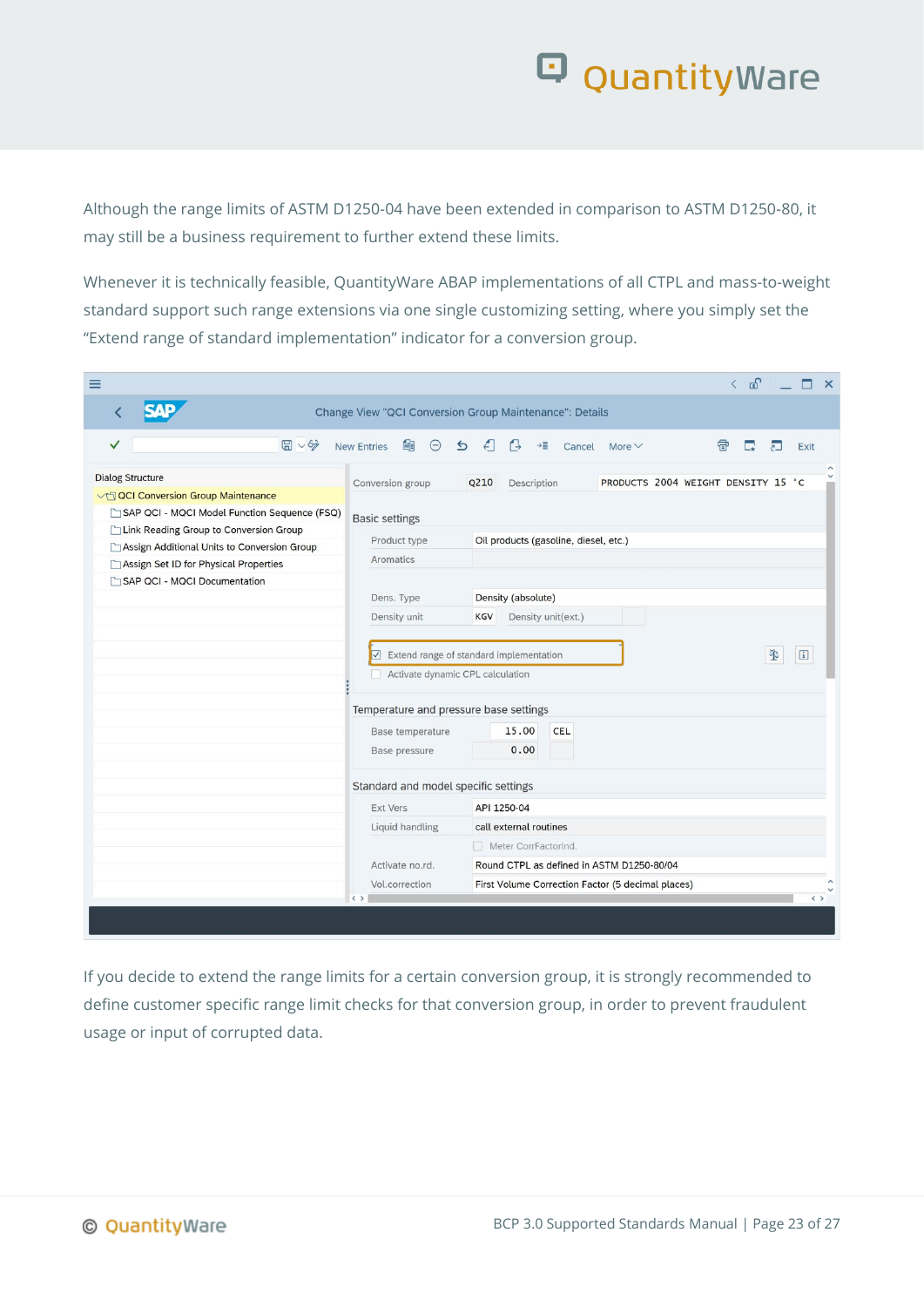

### <span id="page-23-0"></span>Appendix E. Supported Standards – Installation Test

For all standard implementations, QuantityWare delivers an individual installation test, which is accessible via the PMC. Each test is implemented as a SAP test report, which typically executes two test cases. The BCP Installation Test is then the sum of:

- All individual standard installation tests
- Additional integration test reports
- 2 600 Test Scenarios

The BCP Installation Test is executed with one click from the PMC and is to be performed only in the QuantityWare template client 045, in one dedicated system in your system landscape:

Execution of the Installation Test is started while logged on to the BCP template client (045), where you simply click on "Run Installation Test" in tab strip "Test Tools" of the PMC:

| E Petroleum Measurement Cockpit |                                                   |                                                                      | $\left\langle \begin{array}{c} \circ \\ \circ \\ \circ \end{array} \right  = \square \times$ |
|---------------------------------|---------------------------------------------------|----------------------------------------------------------------------|----------------------------------------------------------------------------------------------|
|                                 |                                                   | Petroleum Measurement Cockpit                                        |                                                                                              |
| ✓                               | $\Box$<br>$\checkmark$                            | <b>@</b> QuantityWare Service Portal<br>More $\vee$                  | п<br>₹<br>Exit                                                                               |
| <b>Units of Measurement</b>     | <b>Print Standards Lists</b>                      | <b>QCI Configuration</b><br><b>QCI Products</b><br><b>Test Tools</b> |                                                                                              |
|                                 |                                                   |                                                                      |                                                                                              |
| <b>Installation Tests</b>       |                                                   |                                                                      |                                                                                              |
| 団                               |                                                   | 국 Run Installation Test                                              |                                                                                              |
|                                 | 63 Installation Test Logs                         |                                                                      |                                                                                              |
| $\hfill \square$                |                                                   | 국 Run Scenarios                                                      |                                                                                              |
|                                 |                                                   | ९ Maintain Scenario Logs                                             |                                                                                              |
|                                 | ९ Maintain Scenarios                              |                                                                      |                                                                                              |
|                                 |                                                   |                                                                      |                                                                                              |
|                                 | Single Installation Tests by Standard Designation |                                                                      |                                                                                              |
|                                 | ASTM D1250-19/04/80 / API MPMS 11.1               | ASTM/API/GPA/EN: Specific Products                                   |                                                                                              |
|                                 | 귝 ASTM D1250-04(19)                               | 국 API MPMS 11.2.4 LPG                                                |                                                                                              |
|                                 | <b>寻 ASTM D1250-80</b>                            | <b>寻 GPA TP-25 LPG</b>                                               |                                                                                              |
|                                 | ASTM D1250-08 / API MPMS 11.5                     | 국 ASTM Tables 33 & 34 LPG                                            |                                                                                              |
|                                 | 국 API MPMS Chapter 11.5.1                         | 귝 ASTM D4311-15 Asphalt                                              |                                                                                              |
|                                 | 국 API MPMS Chapter 11.5.2                         | 국 ASTM D4311-09 Asphalt                                              |                                                                                              |
|                                 | 국 API MPMS Chapter 11.5.3                         | 국 ASTM D4311-04 Asphalt                                              |                                                                                              |
|                                 | 국 API MPMS Chapter 11.5.2 LPG                     | <b>3</b> ASTM D633-11(2016) Road Tar                                 |                                                                                              |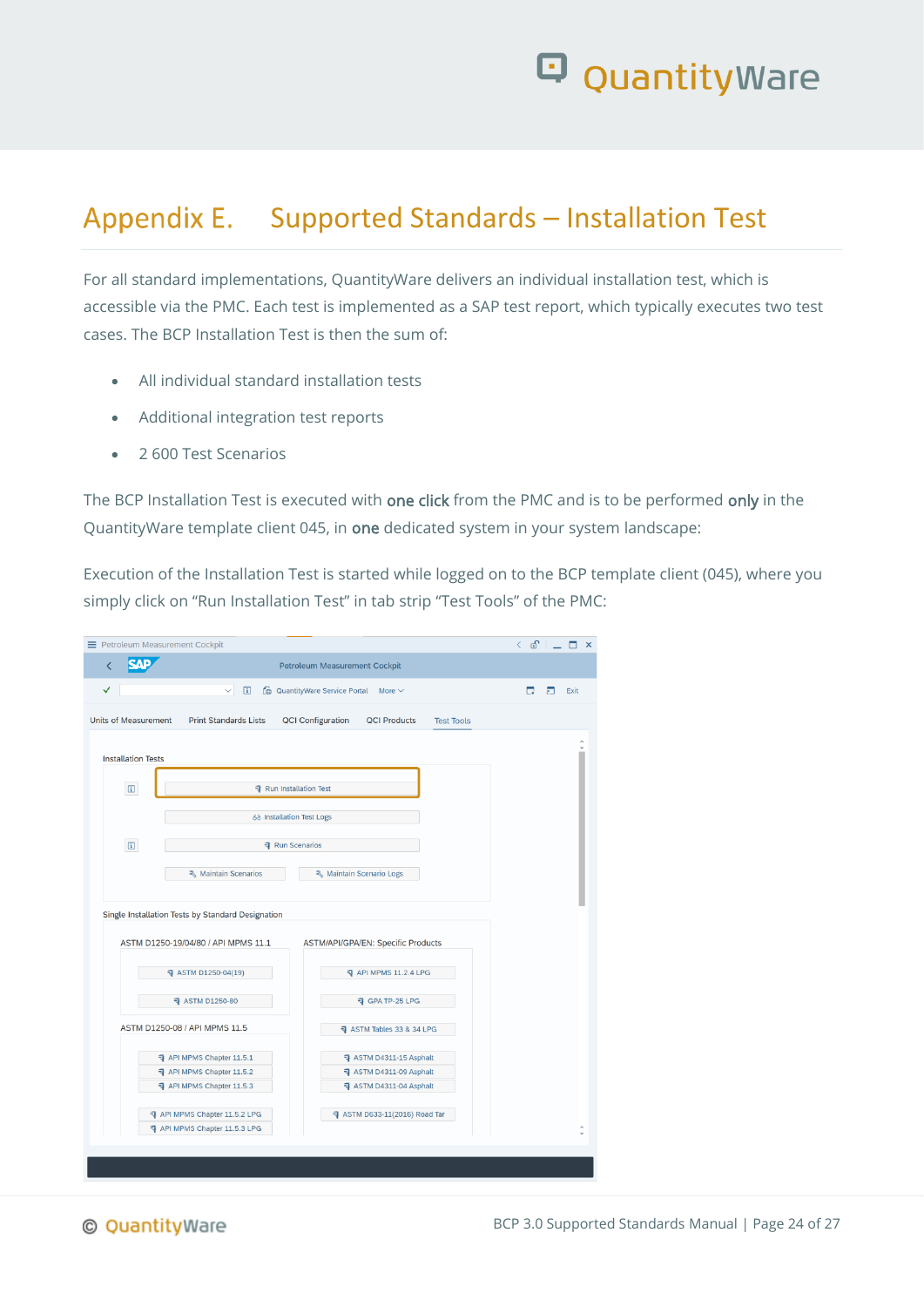

If the test is executed successfully, you see the following list:



If you want to execute a single test for a specific standard, you may access all tests from this list directly.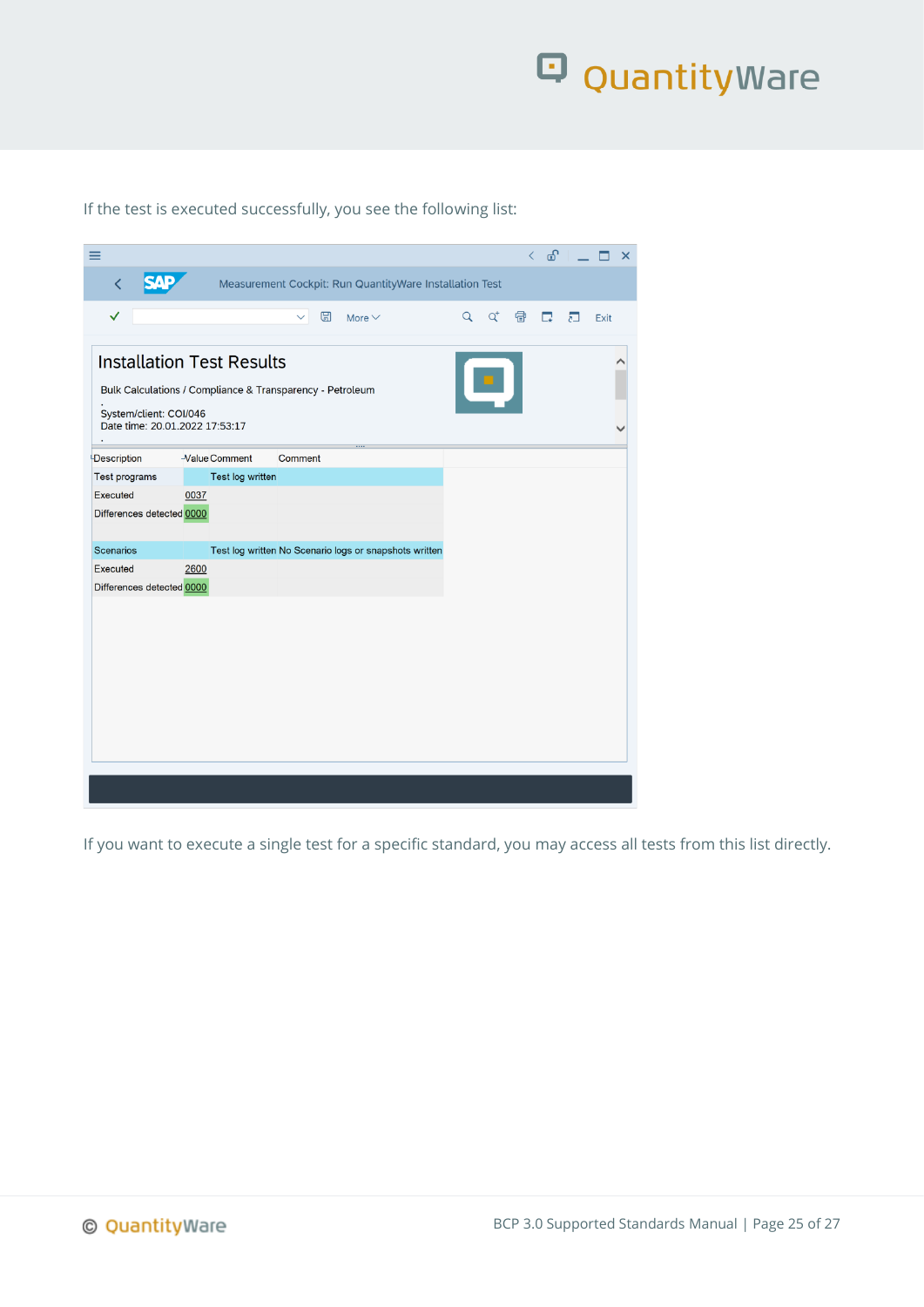If you log on to a client where the QuantityWare BC set has not been activated, you will not have access to the BCP Installation Test via the Petroleum Measurement Cockpit – without the configuration template data delivered with the BC set, the Installation Test would only run with errors due to missing configuration data.

| $\equiv$                              |                                     |                                  |                          | $\leftarrow$ $\mathbf{F}$ | $\mathsf{x}$                        |
|---------------------------------------|-------------------------------------|----------------------------------|--------------------------|---------------------------|-------------------------------------|
| <b>SAP</b><br>$\overline{\mathbf{C}}$ |                                     | Petroleum Measurement Cockpit    |                          |                           |                                     |
| $\checkmark$                          | $\triangleleft$<br>$\hfill \square$ | More $\vee$                      |                          | $\overline{c}$<br>$\Box$  | Exit                                |
| <b>Units of Measurement</b>           | <b>Print Standards Lists</b>        | <b>QCI Configuration</b>         | <b>QCI Products</b>      | <b>Test Tools</b>         | $\hat{\phantom{a}}$<br>$\checkmark$ |
| <b>Installation Tests</b>             |                                     |                                  |                          |                           |                                     |
|                                       |                                     | <b>1</b> UoM Compliance Analysis |                          |                           |                                     |
| $\boxed{\text{i}}$                    |                                     | 국 Run Scenarios                  |                          |                           |                                     |
|                                       | ९ Maintain Scenarios                |                                  | ९ Maintain Scenario Logs |                           |                                     |
|                                       |                                     |                                  |                          |                           |                                     |
|                                       |                                     |                                  |                          |                           |                                     |
|                                       |                                     |                                  |                          |                           |                                     |
|                                       |                                     |                                  |                          |                           |                                     |
| $\langle \rangle$                     |                                     |                                  |                          |                           | $\langle \rangle$                   |
|                                       |                                     |                                  |                          |                           |                                     |

More details can be found in the BCP Documentation Reference Manual.